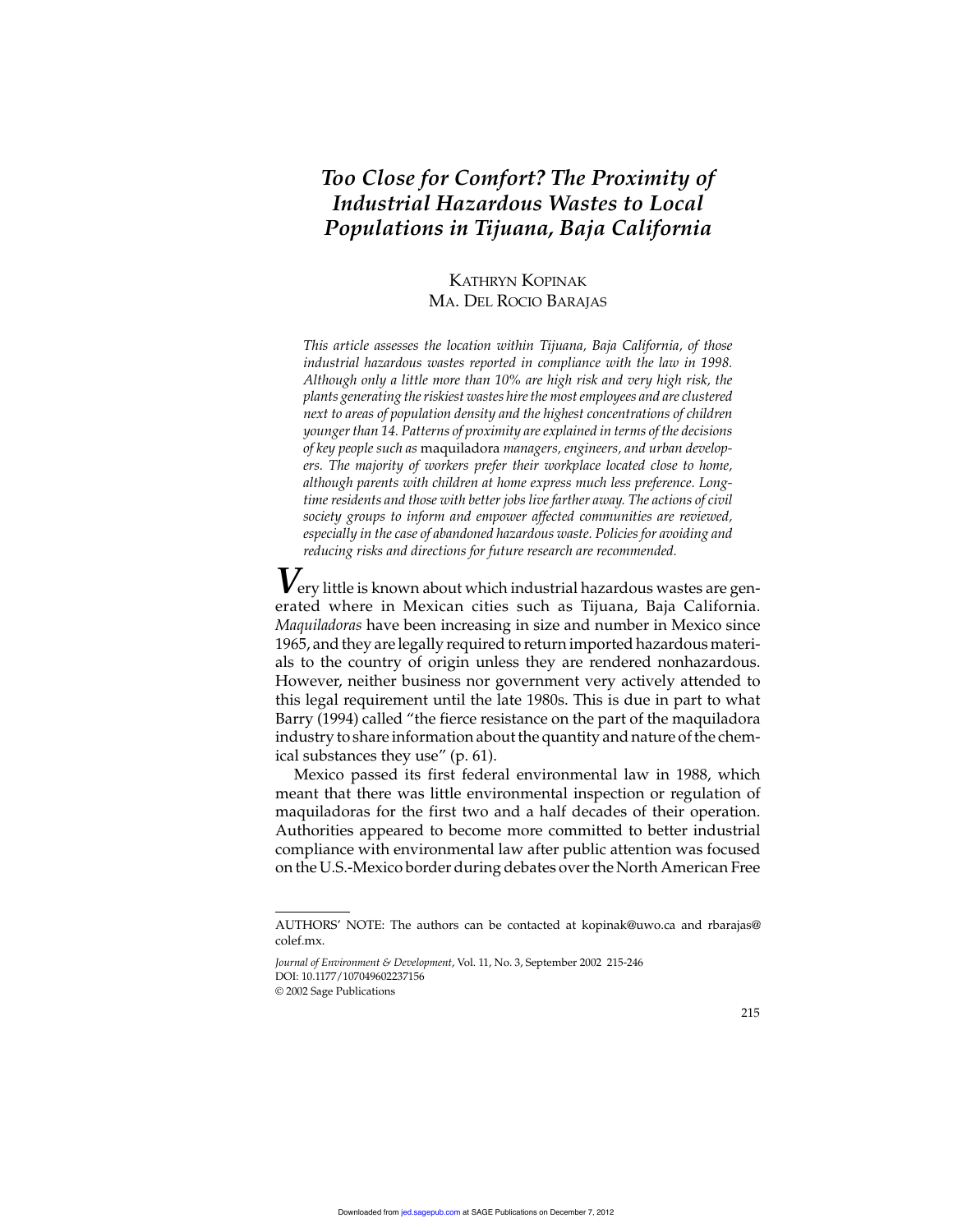Trade Agreement in the early 1990s. Another reason data have not been available for public information or research is that Mexico has not had effective "right to know" laws (Corliss, 2000).

The lack of publicly available information about industrial hazardous waste means that Mexicans do not know exactly what dangerous substances are generated where, making it extremely difficult to guard against the negative effects of exposure or plan for emergencies. This paucity of data stands in stark contrast to the situation in the United States, the location of most maquiladora owners, where the Emergency Planning and Community Right-To-Know Act of 1986 created a Toxics Release Inventory. Anyone can now query this database online to find out which hazardous substances are generated in U.S. communities (see http://www.scorecard.org/general/tri/tri\_gen.html).

The remainder of the article is divided into four sections. In the next two, we discuss the underlying theoretical concepts for this study, as well as the data and methodology used. The third section presents the findings. A picture is sketched of industrial hazardous waste generation and its proximity to local populations to fill some of the gaps in our knowledge. Then, we look at the social and political context to understand how factories became situated close to areas with particular populations. Workers' role in the creation of the spatial relationships between home and work is then investigated. The last section of the article makes policy recommendations aimed at avoiding the realization of the risks presented by industrial hazardous waste and suggests directions for future research.

The focus of this research is Tijuana because between 1986 and 1999, more hazardous waste imported to the United States was generated in this city than in any other Mexican border city (Kopinak, 2002, p. 101). Until 1997, the greatest quantities of hazardous waste imported to the United States from Mexico had been generated in the central part of the border, in Ciudad Juárez, and at the eastern end, in Matamoros. However, from 1997 on, the installation of large, Asian-origin electronics plants in Tijuana, Tecate, Mexicali, and San Luis Rio Colorado made the western end of the U.S.-Mexico border the location of the largest generators (see Figure 1). Not only was the generation of hazardous waste reterritorialized as more industries crossed borders and regions, but it also tripled in quantity.

This is part of the globalization process, which at the western end of the U.S.-Mexican border has been driven by the relocation of Asian-origin electronics production to Mexico, where it forms an industrial corridor producing computer monitors and TV tubes in the cities from Tijuana through San Luis R. C. (Kopinak, in press). The spread of export processing industries to less developed countries such as Mexico means an increase not only in their production of finished products but also wastes. Maquiladoras are industrial plants in Mexico that began produc-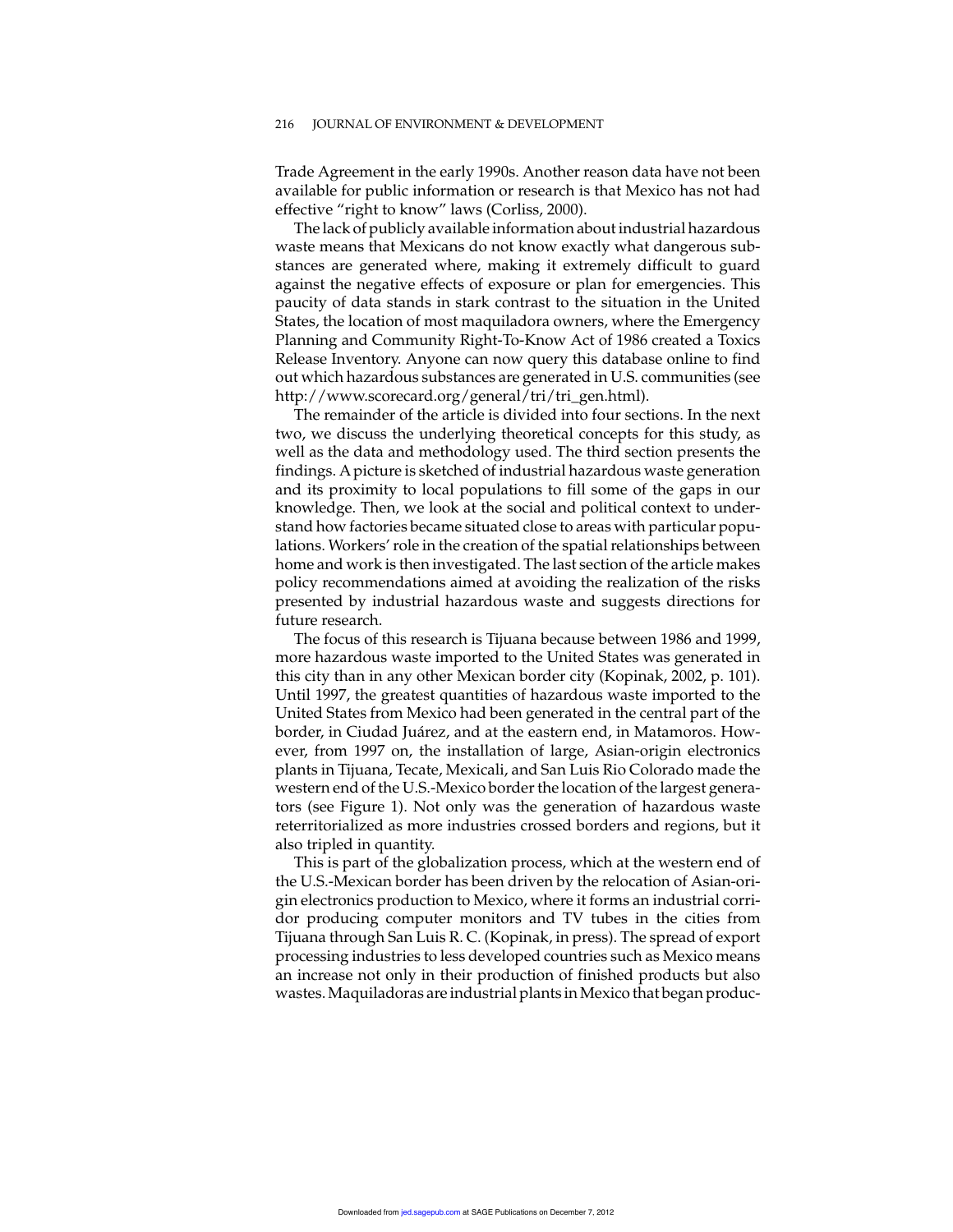

**Figure 1: Cities and** *Municipios* **at the Head of the Baja California Peninsula**

ing exclusively for export in 1965, being allowed to import their supplies and equipment into Mexico duty free, process the materials there, and export the products with taxes paid only on the value added (Kopinak, 1996, pp. 7-18). The fact that more hazardous waste has been generated in Tijuana maquiladoras than in any other border city is consistent with the fact that in 1998, Tijuana was home to two thirds or more of the plants, employees, and value added produced by maquiladoras in the state of Baja California. In 2000, Tijuana was home to approximately 22% of the country's maquiladoras.<sup>1</sup>

However, the capacity to safely manage hazardous waste has not yet been developed in Mexico, especially at the northern border, where cities have grown very rapidly without adequate infrastructure. Antonio Sandóval, the Baja California representative of the Federal Prosecutor for Environmental Protection (PROFEPA is the Spanish acronym), said in January 1998 that the sewage generated by the maquiladora industry represented the most serious contamination problem in Tijuana and that finding a solution was one of his office's highest priorities ("Aguas residuales," 1998). This is complicated by the fact that Tijuana is the

1. INEGI Estadísticas Económicas. Industria Maquiladora de Exportación, Mayo 2001.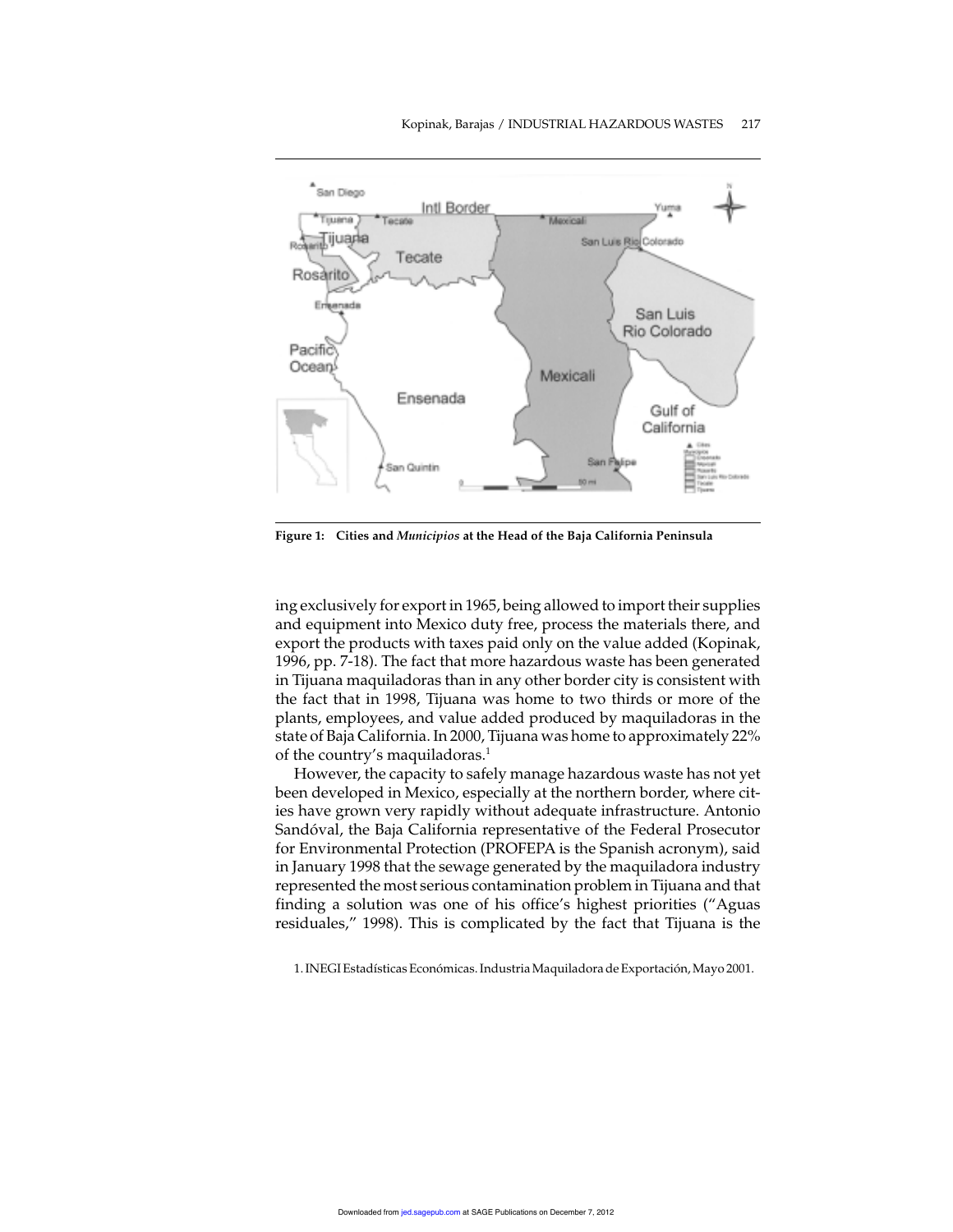*municipio*<sup>2</sup> with the second smallest land surface in this area, so the approximately 1,000 maquiladora and nonmaquiladora industries that were located there in 1998 were very densely concentrated in a small space (see Figure 1).

# *Theoretical Considerations*

To illustrate the locations of the generation of hazardous waste and the groups of people to which it is closest, we make use of geographic information systems, a tool from geography. A geographic information system has the advantage of being able to visually represent the results of complex analyses of large databases. Although this analysis is preliminary, it is useful to review some of the theoretical ideas on which it is based to appreciate its value. In the discussion that ends the article, recommendations are made for future research that would more fully utilize this tool.

Longley, Goodchild, Maguire, and Rhind (2001) said that "smoothness and irregularity turn out to be among the most important distinguishing characteristics of geographic data" (p. 98). Like much of Southern California, Tijuana was built over a historically active system of seismic faults, making most of its landscape jagged and irregular (see Figure 2). The first settlement occurred in the lower bed of the Tijuana River, which flows from the southeast to the northwest. The two sides of the river valley are characterized by very different geographic features. To the northeast of the river is a flat mesa 150 meters above sea level, called the Mesa de Otay, which dominates the valley. To the southwest are numerous deep canyons, making this area unsuitable for urbanization. Nevertheless, the city has spread rapidly in both directions, creating great vulnerability to flooding and landslides in many neighborhoods.

This irregularity has an important impact on the way that things that are near to each other might be related. Tobler's first law of geography says that "everything is related to everything else, but near things are more related than those far apart" (Longley et al., 2001, p. 61). However, this law must be applied with care in irregular landscapes because the degree of spatial heterogeneity in the landscape affects how those areas close to each other may be related. Spatial heterogeneity will influence the estimation of how far industrial hazardous wastes that are not confined may be carried by the air and in water. In other words, we have to take into account the lay of the land, direction of prevailing winds, and

2. *Municipios* are areas defined under Mexican law for the purposes of public administration. They may contain one city if that city is large, as in the case of Tijuana, or several cities.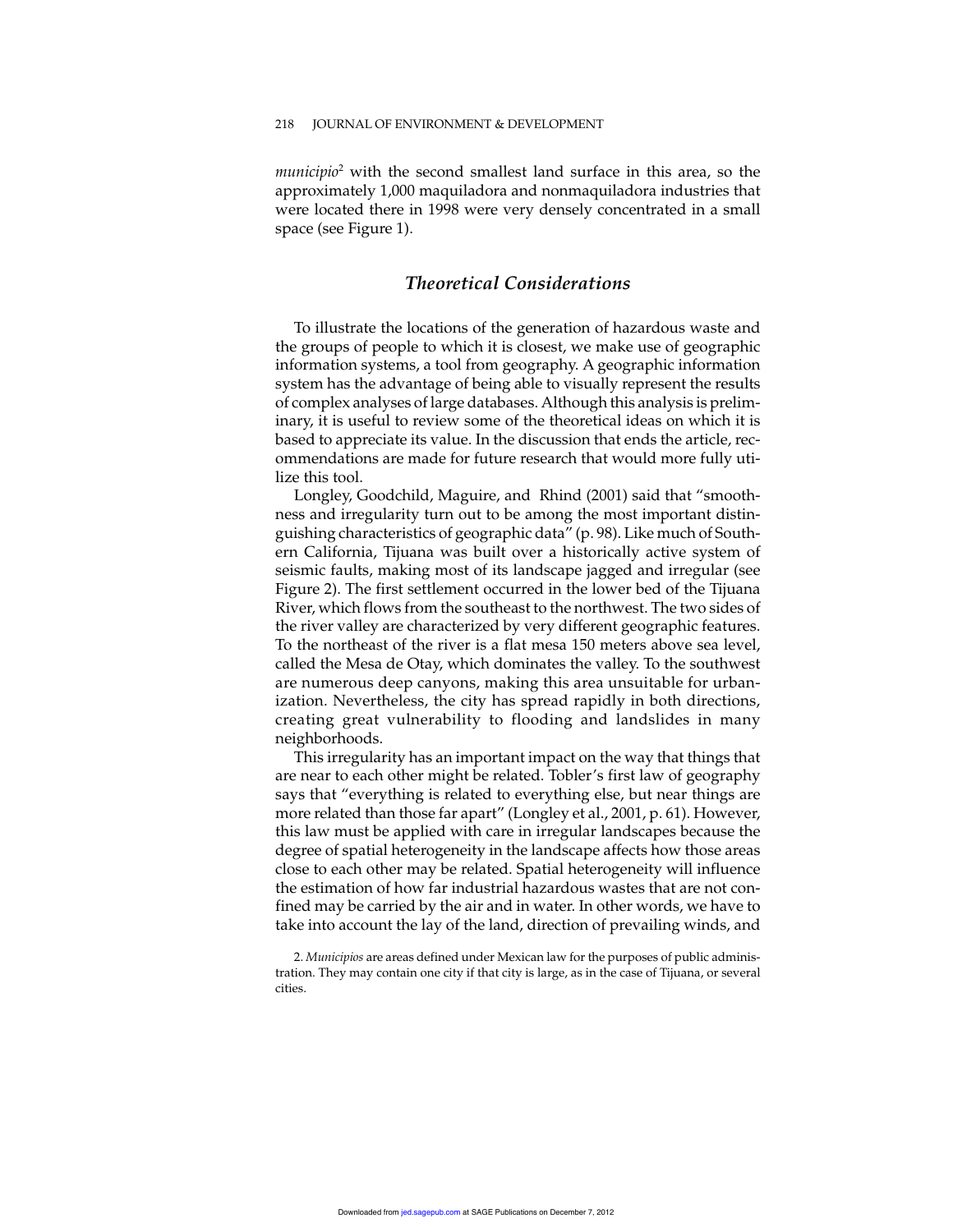

**Figure 2: Tijuana's Physical Setting** Source: Winckell et al. (2000, p. 20). Used with permission.

so forth to know which areas might be exposed to the risks presented by industrial hazardous waste.

Winckell et al. (2000, pp. 17, 40-44) argued that the current lack of seismic activity in Tijuana does not reflect the real state of danger that threatens the city and that an significant earthquake is quite possible. Should there be an earthquake at the 6.5 level of magnitude on the Richter scale, they argued, the location of most Tijuana industries is not good, with 99% of maquiladora plants and their employees located in the areas predicted to suffer damage. The degree of damage would depend on the seriousness of the earthquake, but they estimated that 19% of the maquiladora plants and 20% of the workers would be exposed to the highest risks. Sectorally, they predict that 21% of the plants and 25% of the workers in the electrical and electronics industries would be exposed to high risks. Because this is the most prominent industrial sector in the area, they concluded that an important part of the city's productive capacity would be paralyzed for a considerable period and that

a refinement of these risks is recommended, taking into account the industries that handle hazardous materials, due to the danger that these substances pose, which might occur via explosion, spillage, or after an earthquake. The lack of reliable information in this regard makes such an assessment impossible in this work. (p. 44, authors' translation)

This article attempts a greater understanding of such risks with the analysis of data unavailable to earlier authors.

Sociological concepts also inform this study because economic globalization and the growth of new industrial regions are understood not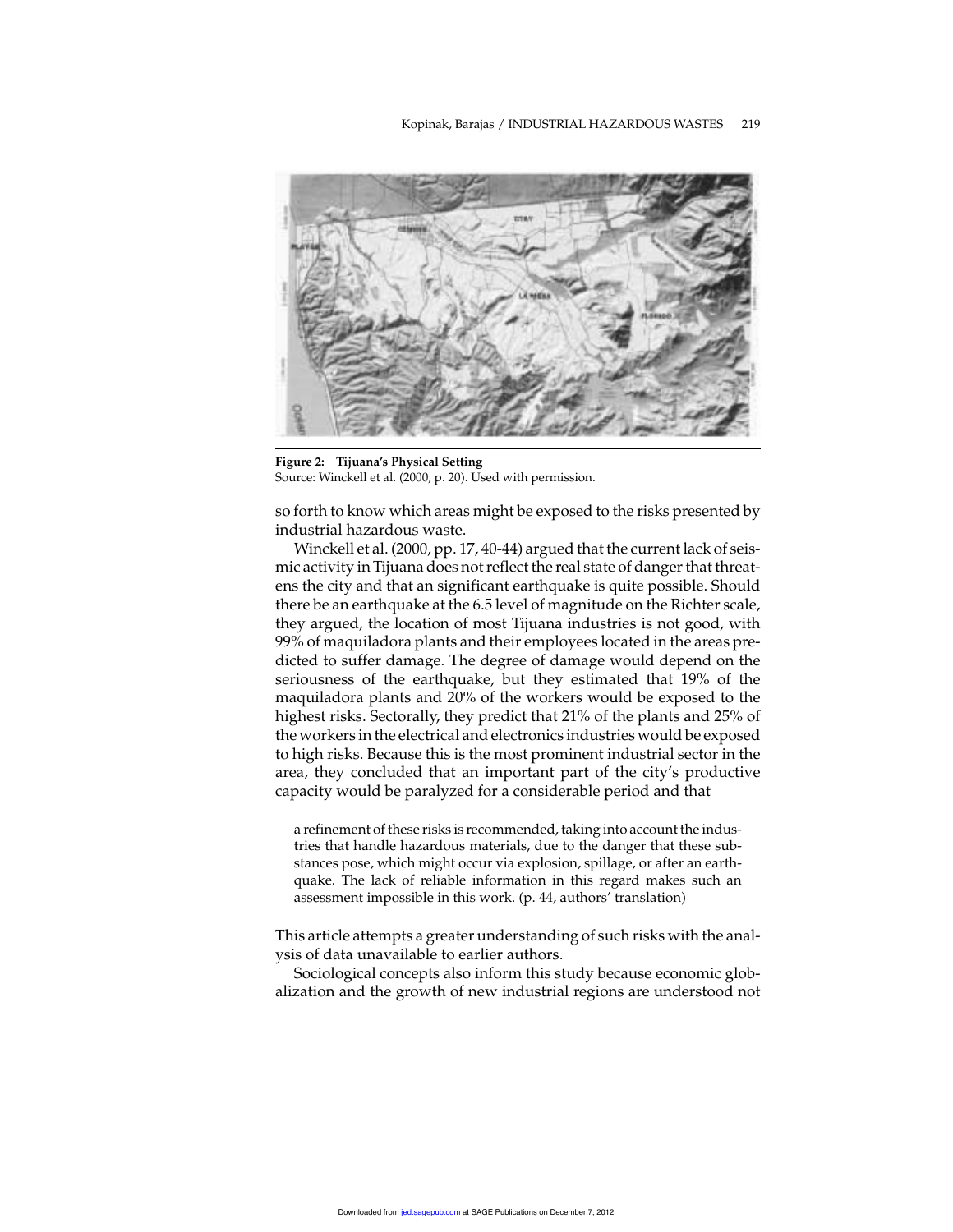only via economics and geography but also by taking into account the subjective, the microsocial, and everyday life (Lindón, 1997, p. 179). For example, Winkell et al. (2000, p. 41) explained their assessment of risk not only in terms of geography but also as a result of decisions made by key people in the history of maquiladora growth in Tijuana, responsible for choosing the type of construction for buildings that house maquiladora plants. In this article, we will look at where and why different types of construction were utilized for maquiladora industries.

Not only are maquiladora owners important actors in understanding the proximity of local populations to hazardous waste generators, but the attitudes, characteristics, and behavior of their employees must also be taken into account. Environmental sociologists such as Pellow (2002) have noted that the "majority of environmental justice research utilizes communities as the primary unit of analysis" (p. 11). However, he argued that the community and workplace must be studied together because the same groups of people who are exposed to environmental risks in the community are also likely to confront similar risks at work. These groups tend to be the poor, people of color, and immigrants. He also pointed out that to understand environmental inequality, researchers must go beyond a focus on the representatives of corporations and government and study other stakeholders as well, including residents, workers, and environmentalists. This article includes evidence from each of these groups, addressing the question of how each contributes to the proximity between the sites of riskiest waste generation and local populations and how they may also engage in activities that would safeguard those closest (Pellow, 2000, p. 97).

Baja California's population was approximately 2,475,997 in 2000, half of whom lived in Tijuana. The rate of growth in this city is higher than in the rest of the country because it has historically been a receiving area for migrants. Following Pellow's (2002) suggestion cited above about how immigrants tend to be exposed to environmental risks in both the community and the workplace, it is predicted that recent migrants to Tijuana, especially those from deindustrializing areas of Mexico, will live closer to the factories in which they work than will longer term residents. It is also predicted that women will live closer because their work in the home might make it convenient. As Burawoy (1985) has noted, "at the same time as [workers] produce useful things, [they] produce the basis of their own existence and that of capital" (p. 123).

# *Data and Method*

To address the question of where in Tijuana hazardous waste is generated, data were gathered from government sources in both Mexico and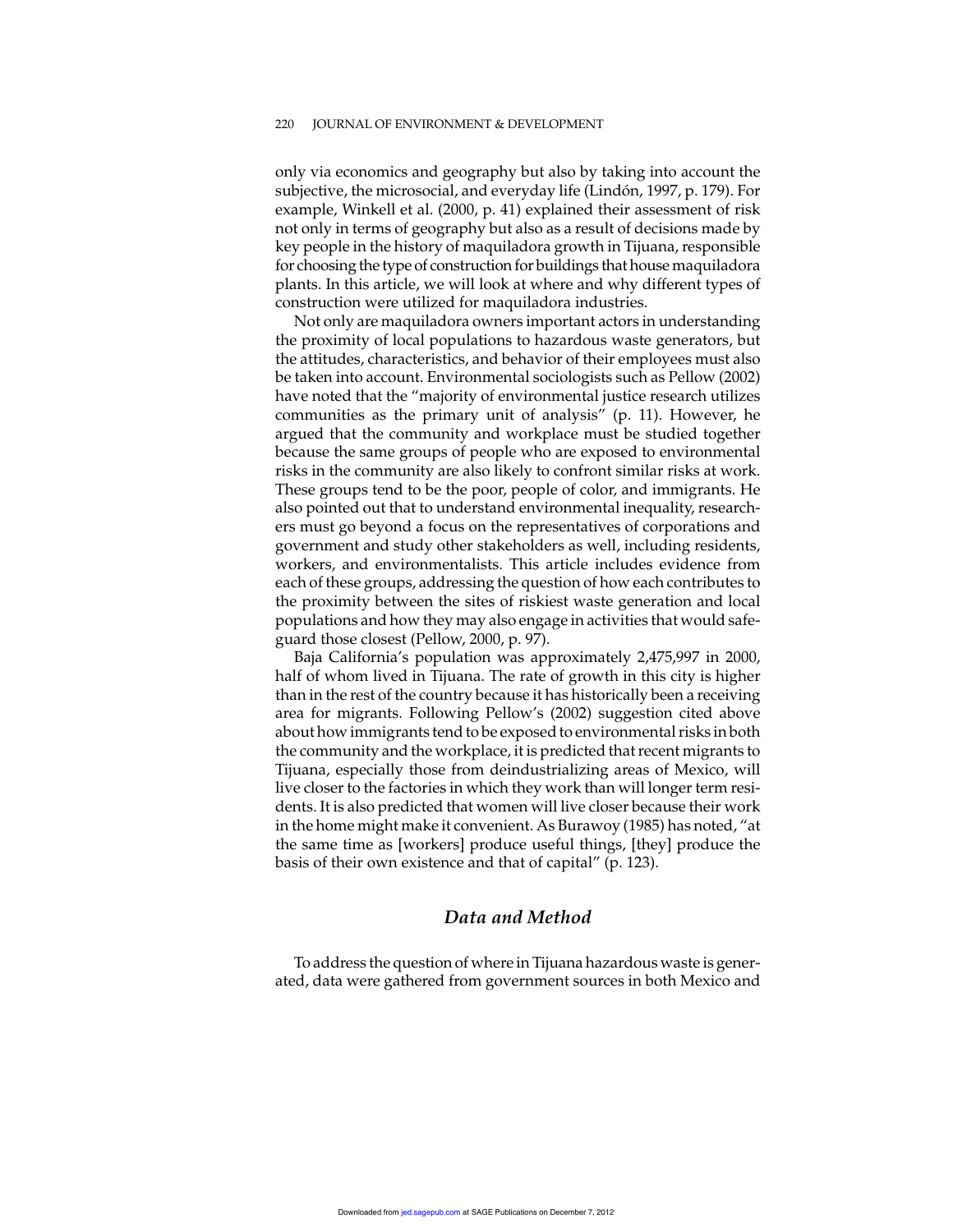the United States. An index of risk was then constructed to differentiate the dangers represented by the substances found. To find out how closely industrial hazardous waste was located to residential populations, the hazardous wastes were mapped and overlaid with mid-1990s census data of population and age group density. A secondary analysis of a survey of workers was carried out to find out about how close to work they lived and why. The remainder of this section elaborates on the data sources and considers their strengths and weaknesses.

### **GOVERNMENT SOURCES**

By Mexican law, generators of hazardous waste must report twice annually to the Secretaría de Medio Ambiente, Recursos Natuales y Pesca (SEMARNAP, renamed SEMARNAT in 2001). Data were requested for this study from SEMARNAP in Tijuana and Mexicali in October 1998 on the type and quantity of hazardous waste generated in Baja California during that year. Only the Tijuana office agreed. Plant representatives brought the reports to the SEMARNAP office as hard copies, where they were then stamped as received and filed. SEMARNAP's Tijuana personnel recorded data from each report made to them in 1998 for this study, taking approximately 1 year of part-time work by several people.

This research is unique in being the first to have access to such data, although it is not without its drawbacks. The data appeared incomplete, with several companies listed as "not generating" any hazardous waste in 1998, even though this was difficult to believe in the case of very large plants known to have been operating during that year. SEMARNAP does not verify the reports industry submits; inspection is the task of PROFEPA. SEMARNAP is not responsible for ensuring that companies are reporting the truth or that they have not in fact generated any hazardous waste when they fail to report.

To supplement this information, the U.S. Environmental Protection Agency's (2001) *Haztraks* database was used. This was done for plants that were listed as "not generating" hazardous waste in 1998 by SEMARNAP but were listed by the Environmental Protection Agency as importing hazardous waste from Mexico to the United States during that same year. A limitation of the *Haztraks* database is that it includes only hazardous waste that is imported into the United States. If a company buys hazardous material in Mexico for use there, it does not have to be exported by law. For these reasons, we consider the results of the dangers represented by these data to be underestimates. However, we also considered the data valuable due to the difficulty of constructing a database with the plant as the unit of analysis.

The database begun at Tijuana's SEMARNAP office lists plant name and waste generated in kilograms for the following substances: spent oils, pitch or tar, heavy metal slag, liquid waste, sludge, solids, spent sol-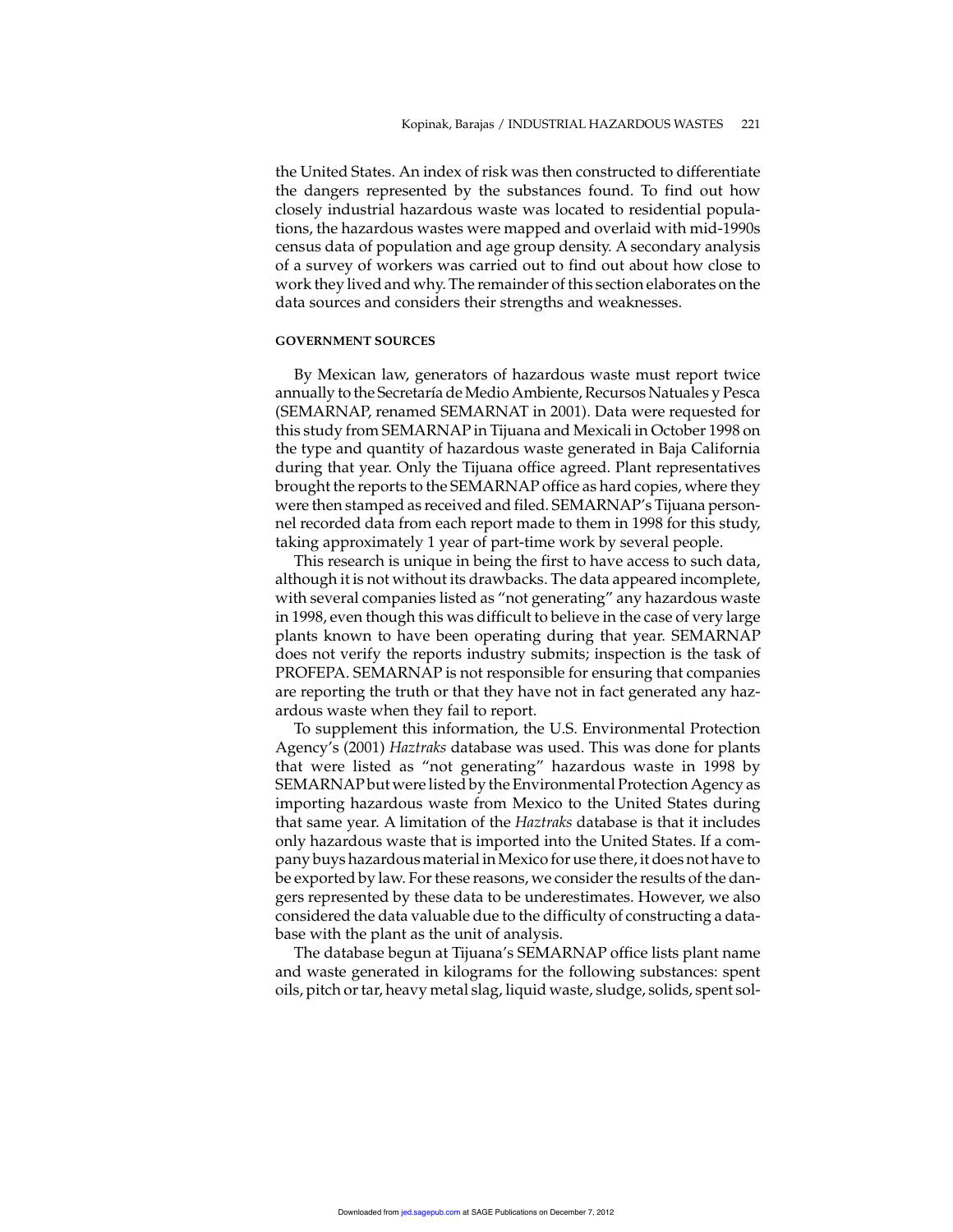vents, and corrosive substances. More variables were then added to this database. We assessed which plants were legally registered asmaquiladoras and which were not. The latter were often domestically owned manufacturing companies and auto mechanic garages. These data were then integrated with other variables such as address, product, and so forth, which had been collected for previous work done to map the location of plants by sector and size (Kopinak, in press).

### **INDEX OF RISK**

An index of risk was constructed, comprising four separate criteria: type of danger, concentration, effects on health, and emergency response. First, the environmental risk criteria are those deemed hazardous under Mexican law: corrosive, reactive, explosive, toxic, inflammable, and biologically infectious (CRETIB) (see Diario Oficial de la Federación, 1993). Then, risk at work is defined under Mexican law as particular threats to safety and health in the workplace and includes the specification of the concentration of particular substances that are dangerous to the worker's health and safety (see Diario Oficial de la Federación, 1994a, 1994b). The third criterion evaluates whether the results of exposure on health might be short-term acute, long-term acute, medium-term chronic, or long-term chronic effects. The final criterion gauges the possible reactions to emergency exposure—whether a rapid and efficient response, an efficient but slow response, a slow and inefficient response, or a very slow and inefficient response is likely.<sup>3</sup> Each of these criteria was taken into account in assessing the productive process at a plant and coding a level of risk that would reflect all four factors.

The index has four levels—minimal, moderate, high, and very high which were used to code all reports of hazardous waste generation in Tijuana in 1998. A hazardous waste report was assessed as having minimal risk, for example, if it had only one danger (out of the five possible CRETIB), a low level of concentration in the workplace, acute short-term effects on health caused by exposure, and a rapid and efficient response in case of emergency. The risk was assessed as very high if there were five or more dangers, a very high concentration in the workplace, chronic long-term effects on health caused by exposure, and a slow and inefficient response in case of emergency.

The index of risk assumes that all hazardous wastes are handled properly and according to the law. It does not include any consideration of hazardous wastes that are handled improperly, such as liquids or solvents from a production process that go down the drain. This does hap-

<sup>3.</sup> This was adopted from the 1996 *Guia Norteamericana de Respuesta en Caso de Emergencia*, published by the U.S. Transportation Department, Transport Canada, and the Secretaria de Comunicaciones y Transportes de México.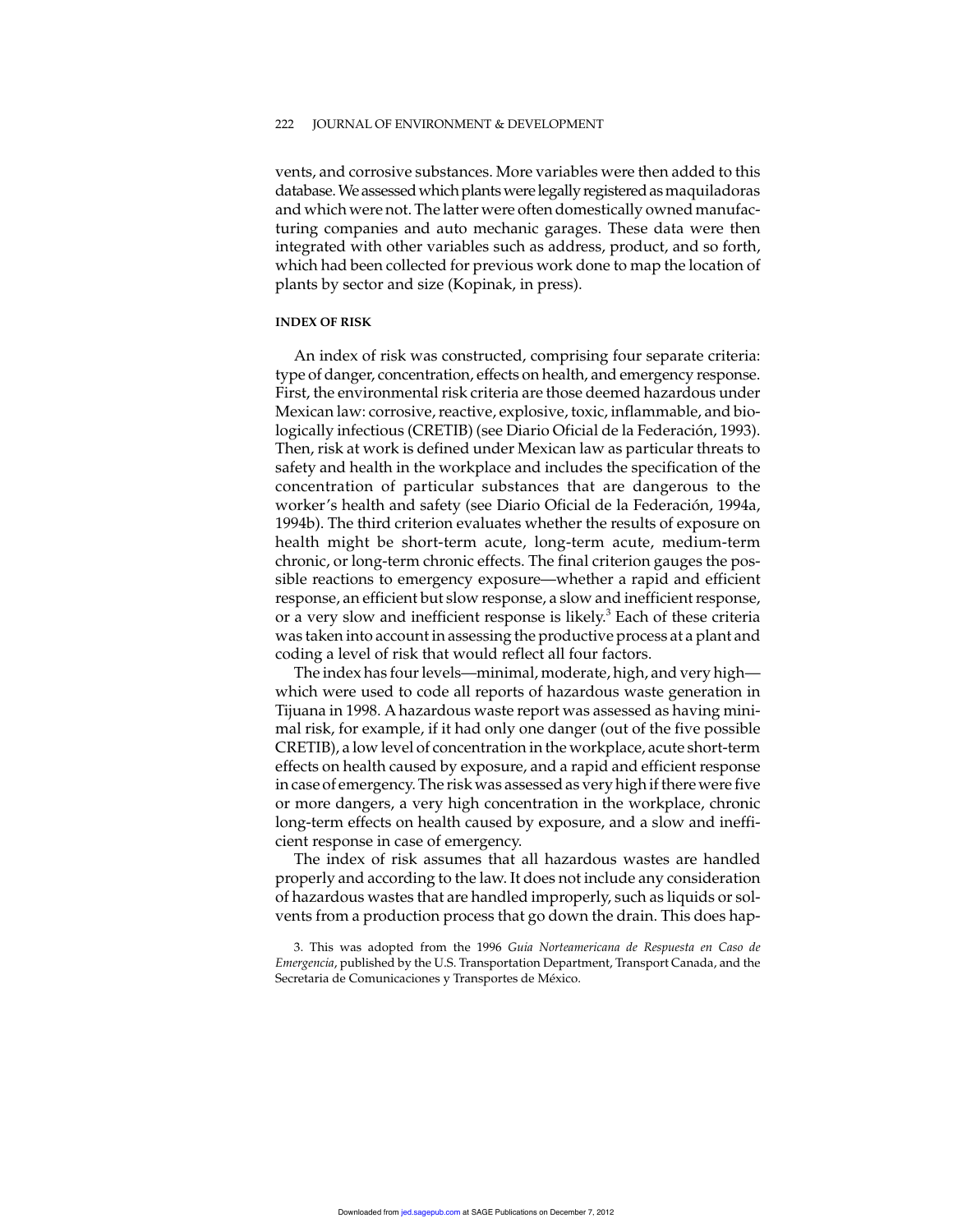pen given that measurements taken at the South Bay Waste Water Treatment Plant often show spikes of hazardous materials. For these reasons and others, the index underestimates the risks of industrial hazardous waste.

The assessment of risk in this article refers to the possibility for damage that industrial hazardous waste presents. The extent to which these risks are actually realized is not assessed in this article. This is quite appropriate, however, because the idea of possible damage is embedded in the definition of hazardous waste. The Environmental Protection Agency (see http://oaspub.epa.gov/trs/trs\_proc\_qry.alphabet?p\_term\_ nm=H) defines it as

a subset of solid wastes that pose substantial or *potential* threats to public health or the environment and meet any of the following criteria:—is specifically listed as a hazardous waste by EPA [Environmental Protection Agency];—exhibits one or more of the characteristics of hazardous wastes (CRETI). ...A waste with properties that make it dangerous, or *capable* of having a harmful effect on human health and the environment. $4$  (italics added)

### **SURVEY OF WORKERS**

To assess the role maquiladora employees play in the proximity of industrial hazardous waste to residential communities, we carried out a secondary analysis of a random survey of 767 direct workers employed in 102 Tijuana maquiladoras in the electronic (41.3%), clothing (24.4%), and other (34.3%) sectors. Some works focusing on rotation have been completed, which partially analyze the data (Barajas & Sotomayor, 1995; Carrillo & Santibáñez, 1993). These data were appropriate for the current study because the survey was administered to a large, random sample of workers and it is the only one available containing information on the places where workers lived. Respondents were asked in which *colonia*, *fraccionamiento*, canyon, or section of the city they lived, and what colonia was next to it.<sup>5</sup> The locations of the 102 maquiladoras where they were employed was also known.

Incorporating an analysis of these data makes the study a multilevel one, with data based on the individual as the unit of analysis linked with that using the plant as the unit of analysis. The survey also included

4. Note that the acronym for hazardous wastes is CRETI in the United States and CRETIB in Mexico, due to the fact that biologically infectious waste is defined as hazardous in Mexico but not in the neighboring country.

5. Mexican cities such as Tijuana are divided up into internal regions called *delegaciónes* and then into smaller spaces called either *colonias* or *fraccionamientos*. The latter tend to be middle-class areas, and only one worker in the sample lived in the same fraccionamiento as his or her plant. This case was added to the closest value, living within the same colonia as the plant.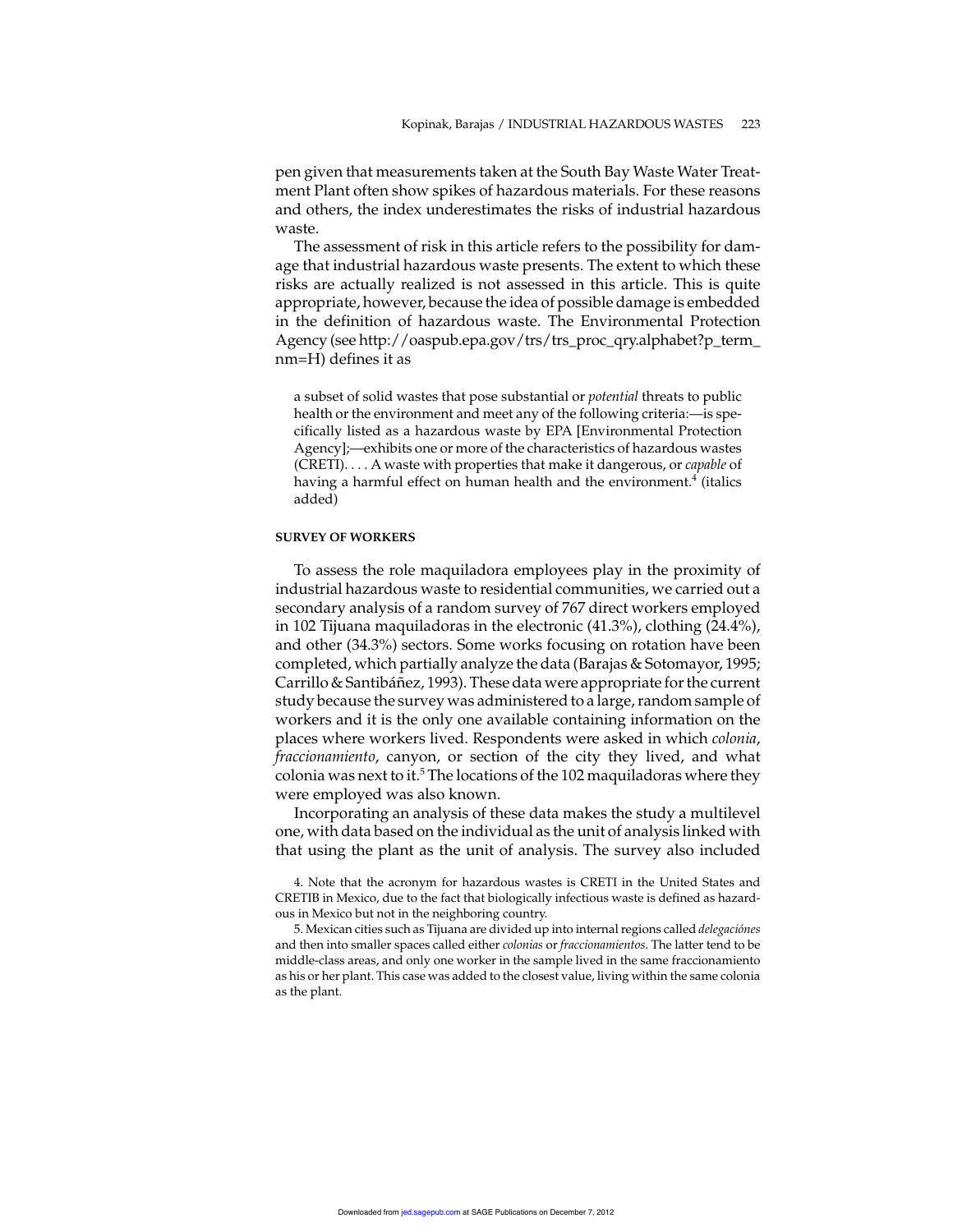other items hypothesized to be relevant for understanding the relationship between where workers lived and worked, such as their gender and family situation, their place of birth, their reasons for choosing the plant where they worked, and so forth.

We examined the location of the colonias where respondents lived in relationship to the plants where they worked in approximately half of the original questionnaires to conceptualize the spatial relationship between workers' homes and workplaces. When workers lived in the same colonia as their plant, home and work were defined as most closely located in space relative to each other. The next closest distance from home to work was defined as homes located in a colonia adjacent to the colonia in which their plant was located, with the two colonias sharing a common border. As will be seen in the analysis below, these first two categories may be collapsed into one category, which is considered the smallest distance between home and work because workers employed in industrial parks cannot very easily live in the industrial parks. The closest they may be able to live is in the adjacent colonia.

Next, workers might not live in the same colonia as their plant, or adjacent to it, but could be seen to be living in the same zone as their plant considering connectivity via transportation routes. The spatial relationship between home and work was considered further away if workers lived within the same *delegación* as their plant, but close considering transportation routes. The next furthest category was living within the same delegación but far away from the plant considering transportation routes. The last two categories were living in a different delegación than the plant but close via transportation routes and living in a different delegación and far away via transportation routes. We created a new variable, called distance between home and work, and coded all surveys on this new variable, giving each respondent one of the above values for the variable.

Frequencies of the different values were computed and showed considerable variation, with the respondents spread across the values. The frequencies are reported here from the farthest to the closest distance between home and work. Almost a third of respondents (31%) lived farthest away from their workplace, in a different delegación than the plant and poorly connected by transportation routes. Alittle more than a tenth (11.5%) lived in a different delegación than their plant but were close via transportation routes. More than a fifth (23.5%) lived within the same delegación but close when considering transportation routes. Another third of the sample lived even closer, with 13.7% in the same zone as the factory, 14.8% in an adjacent colonia, and 5.6% within the same colonia as the plant.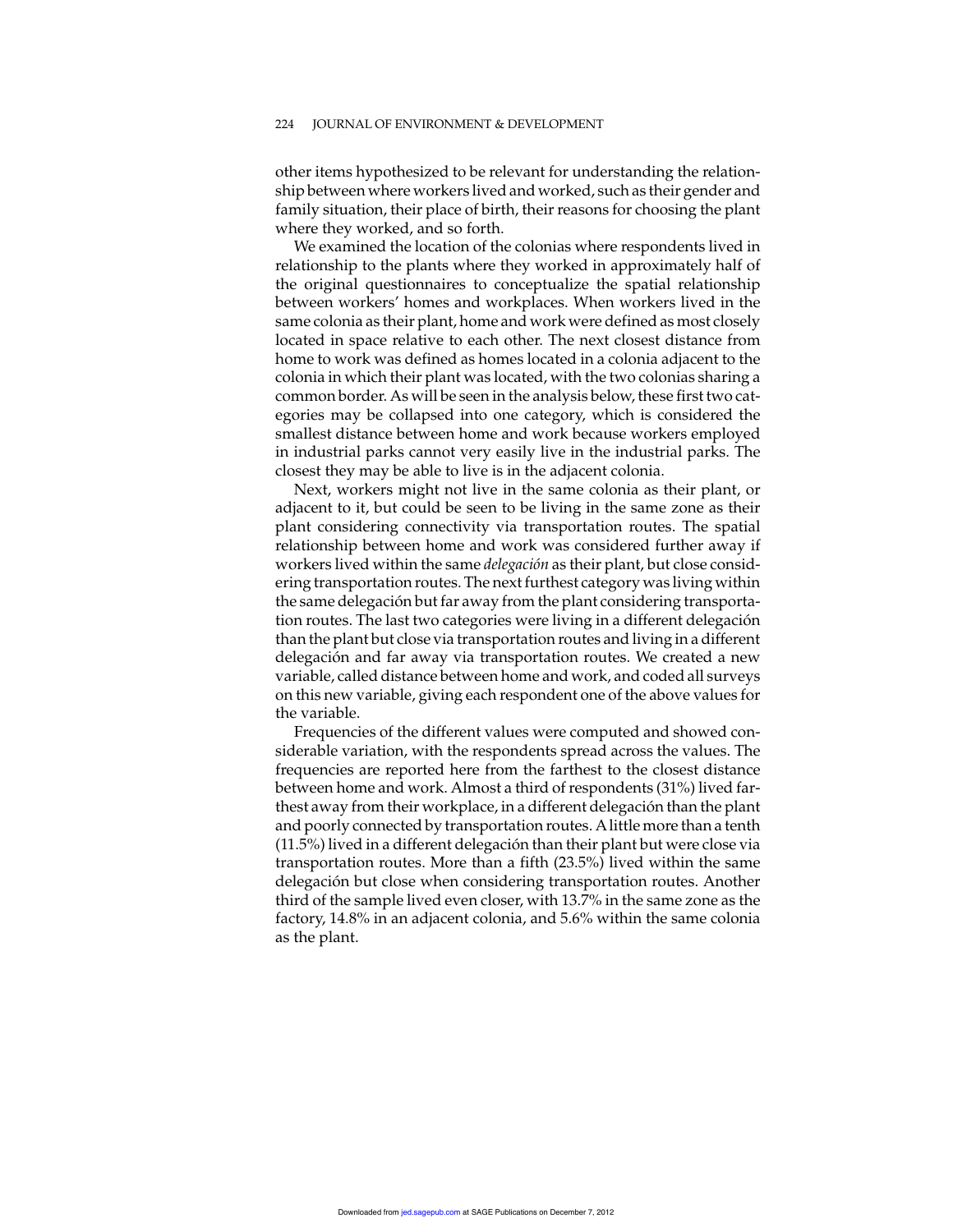### **OTHER SOURCES OF INFORMATION**

As noted above, data collected from government sources contained information on only those companies complying with the law by reporting how much hazardous waste they generate and import to the United States from Mexico. Such companies may very well be those that would guard against the risk of hazardous waste, because they have complied with the reporting requirement and know they are legally responsible to do so. There is no inventory of those who violate the law even though they should be considered to get a full picture.

Tijuana is also the home of the worst case of hazardous waste abandoned on the border, the former maquiladora Metales y Derivados. As the findings will indicate, it is in the same industrial park as the largest cluster of hazardous waste generators who reported to SEMARNAP. In October 1999, the subdirector of PROFEPAin Tijuana said that the case of Metales y Derivados was only one example of the many companies found to be illegally contaminating their sites and communities that have not proceeded effectively (Tejada, 1999). The case was investigated by the secretariat of the North American Commission for Environmental Cooperation (CEC), and a factual record of everything that is known about this case was published. Information from this factual record is included due to its very high reliability, to show what can happen when companies are less environmentally responsible. The goal is to balance the information from those who comply with the law with additional information about those who have not.

Environmental activists and maquiladora workers are quoted to include the voices of those we are studying. Newspaper articles are used to update information and as illustrations to give a sense of the concreteness of place.

# *Findings*

### **PROXIMITY OF INDUSTRIAL HAZARDOUS WASTE TO PEOPLE IN THE WORKPLACE**

The findings regarding how much hazardous waste at what risk level was reported by which plants has been reported previously and is summarized here (Kopinak, 2002, 106). In 1998, there were 348 reports of hazardous waste generation, which totaled 23,590,219 kilograms. After coding all plants by level of risk, and dividing them into maquiladora and nonmaquiladora regimes, the results indicate that almost half of all kilograms (49%) fell into the moderate-risk category, and 40.5% fell into the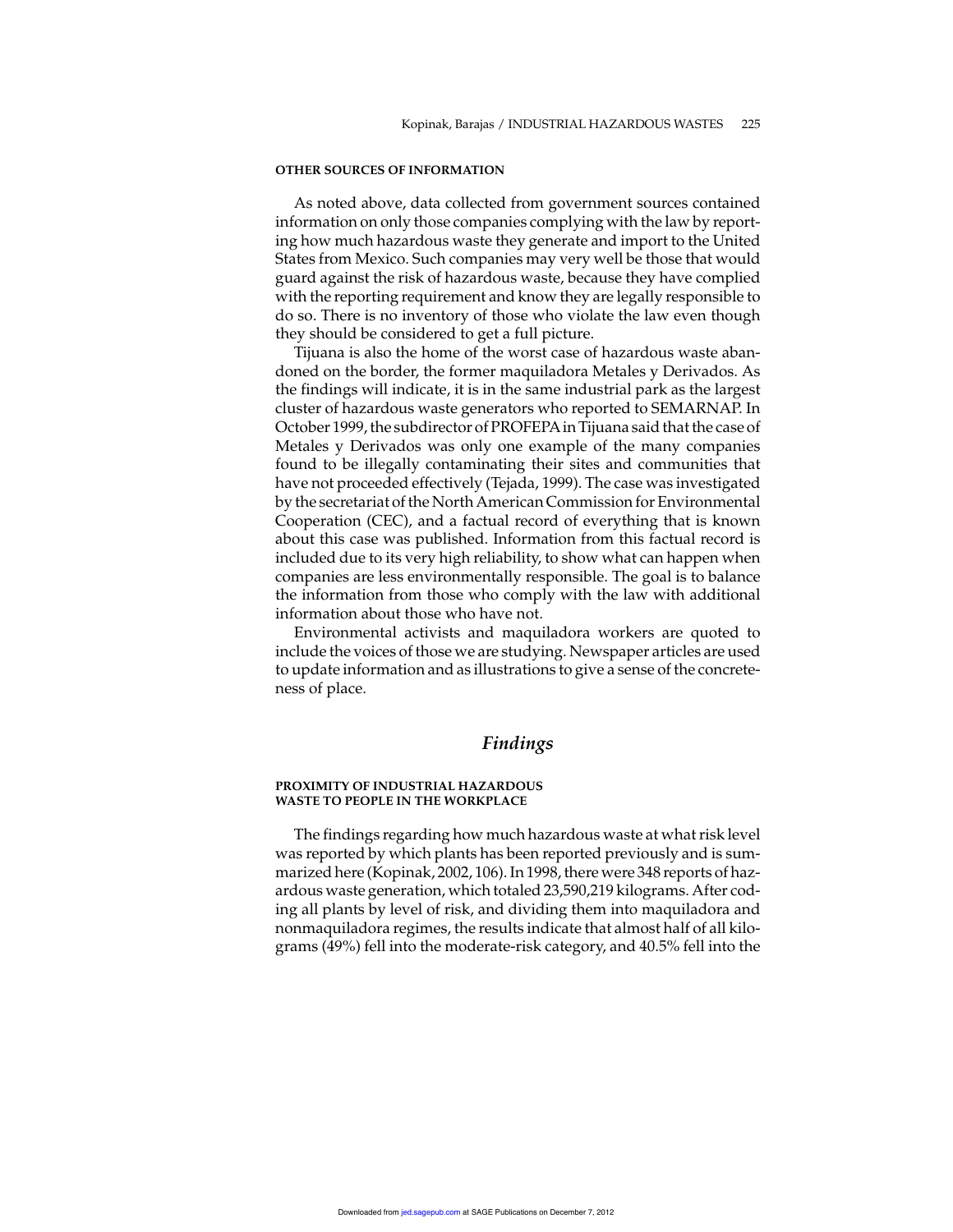minimal category. Only a twentieth of all kilograms (4.9%) were high risk, and 5.6% were very high risk.

Those plants that were not maquiladoras were responsible for only a very small quantity, 4% of all kilograms of hazardous waste reported, and 8% of all reports. Moreover, 92% of nonmaquiladora plants' hazardous waste is at the minimal-risk level. Maquiladoras generate all of the hazardous waste coded as having very-high risk, 98% at the high level, almost all at the moderate level, and 91% at the minimal level.

A relatively small number of plants generated high- and very-highrisk hazardous waste. Four plants made two reports each in the highrisk category, 2 making metal components for electrical products, 1 making furniture, and 1 making motorbikes. Other single reports came from 7 furniture makers, 6 electronic equipment plants, 4 making plastic products, and single plants in other areas such as optical lenses, films, and jewelry. Very-high-risk reports were turned in by even a smaller number of plants, with 4 of the 17 plants turning in two reports each. These plants made optical lenses, plastic cabinets, and covers for electrical equipment and did electronic assembly and manufacturing of all kinds. Single reports in the very-high-risk category were turned in by plants making surgical instruments, metal washers, and electrical equipment.

Although Tijuana is known for having more small-size plants than other industrial border cities, plants generating high- and very-high-risk hazardous waste were large. Plants generating high-risk hazardous waste had an average of 845 workers per plant, and plants generating very-high-risk hazardous waste had an average of 1,718 workers per plant. Plants at the moderate level averaged 367 workers per plant, and those at the minimum-risk level 159. Because they are bigger, plants that generate high- and very-high-risk hazardous wastes could expose more people to greater risks than the typical Tijuana plant, which employs fewer workers and generates hazardous waste with lower risks.

High-risk reports contained more than one toxic substance, most often solids, although spent acids and liquid waste were also present much of the time. Pitch was not one of the wastes generated by high- and very-high-risk plants, and corrosives were generated by only 1 high-risk plant and 2 very-high-risk plants. The dangers presented by the substances in the 37 high-risk reports were also multiple, with all coded as toxic, 33 coded with one or more substances that were both toxic and flammable, and 4 reports containing substances that were corrosive. All of the high-risk reports listed solids, 13 of them solvents, and 12 of them spent acids and liquid waste. Each high-risk report also warranted multiple danger codes, with all being coded toxic and both toxic and inflammable for at least one substance, and 2 being coded corrosive.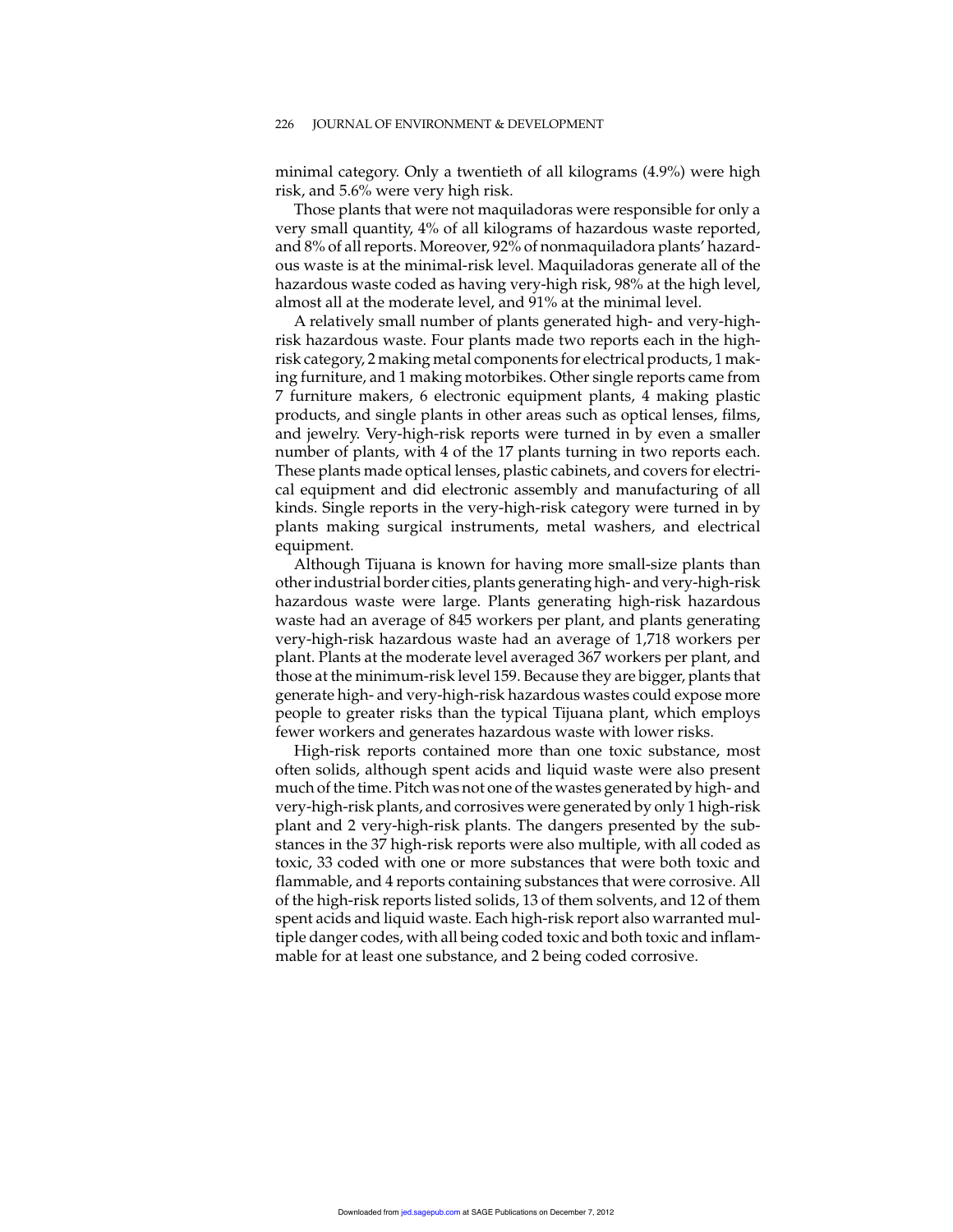### **PROXIMITY OF INDUSTRIAL HAZARDOUS WASTE TO LOCAL POPULATIONS**

While the previous section showed that only about 11% of the hazardous waste generated was at the high- and very-high-risk levels, this was quite concentrated spatially. The Ciudad Industrial area was the place with the largest cluster of high- and very-high-risk hazardous waste, with 24% of all kilograms reported as generated at the two highest levels. This industrial park is located on top of the Mesa de Otay and was designed and built as an export platform during the 1970s. Plants here tend to be large and produce capital and intermediate goods for export and also for the consumption of people living in the densely populated colonias surrounding these parks. Nueva Tijuana, for example, which is to the northwest of Ciudad Industrial and between it and Frontera Business Park, is a residential community for people who work in the industrial parks.

Figure 3, which is a map of hazardous waste by risk, layered over population density, shows that the colonia Nueva Tijuana falls into the second highest population density category for the city's colonias, with a population of from 4,842 to 12,936 people. Ciudad Industrial is indicated in Figure 3 by vertical bars, and the area to the south and west of this industrial park also has the second highest population density.

A common strategy of managers trying to deal with high turnover in the labor force is to move out of industrial parks and into residential neighborhoods so that workers live closer. Figure 3 shows two plants at the moderate-risk level on the northern edge of Nueva Tijuana and one plant at the high-risk level to the east of Ciudad Industrial in the colonia Torres del Matamoros, which also has the second highest population density.

The delegación in which these parks are located is the Mesa de Otay. Industry prefers tabletop land over the steep slopes that characterize much of the city because the latter make access and delivery difficult and expensive. The Tijuana airport is also located on top of the mesa, next to the industrial parks, and one generator at the high-risk level and another at the very-high-risk level are at the airport. Hazardous waste generated on the high mesas can blow and/or flow downward to the residential districts below.

One case in which the very-high-risk potential of hazardous waste generated in Ciudad Industrial has been realized is the former site of the maquiladora company Metales y Derivados, which is in the southwest corner of Ciudad Industrial. This plant was closed for violations in 1994 by PROFEPA, the government agency responsible for enforcing Mexican environmental law, whereupon the owners abandoned the facility. The parent company, New Frontier Trading Corporation, is based across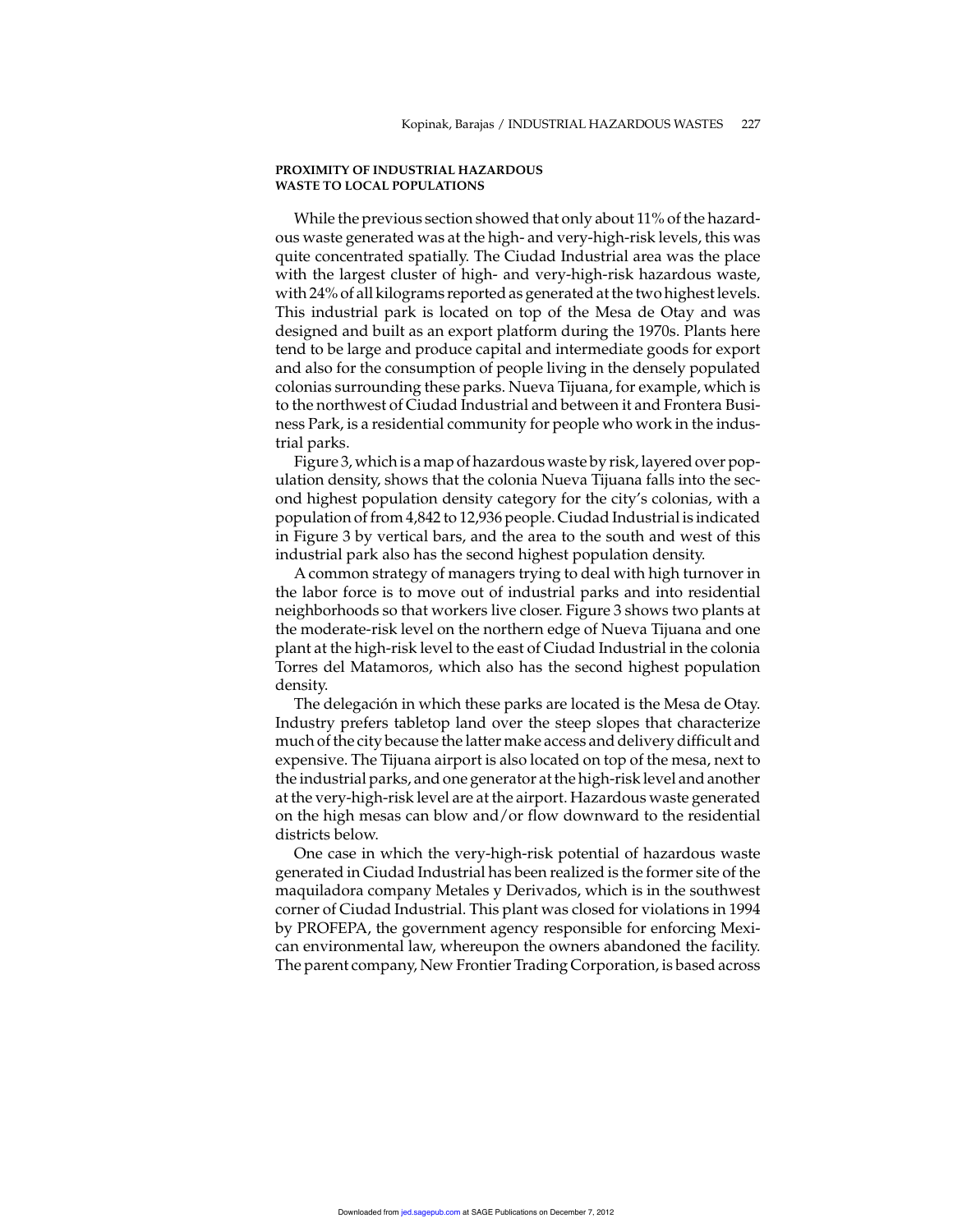

**Figure 3: Locations of Hazardous Waste (1998), Classified by Contamination Risk Factors/Total Population**

the border in San Diego, where the owners live and do business with impunity. According to the factual report of the CEC, the volume of hazardous waste still remaining above ground in 2002 was 7,265 cubic meters. It is estimated that the volume of contaminated soil below ground was an additional 4,094 cubic meters. The contaminants are highly toxic lead, arsenic, and cadmium (CEC, 2002, pp. 32, 33). The site has not been remediated; nor have the contaminants been effectively contained to stop them from blowing in the wind or flowing away with the rain.

In a study of Nogales industrial hazards, Cervera (1998, p. 57) used the distance of 500 meters to establish zones of risk around industrial sites, but topography must be taken into account. The irregularity, or spatial heterogeneity, of Tijuana is important in understanding who might have been exposed since 1994. The abandoned factory sits 135 meters from the edge of the Mesa de Otay, with the residential community of colonia Chilpancingo 45 meters below (CEC, 2002, pp. 20, 23).

Approximately 1,000 families live in this colonia, and many residents argue that the incidence of cancer and skin ailments is higher than would be expected by chance due to the brownfield site. Evidence provided by PROFEPA indicates that it poses a major health risk and that the influence of the contamination is approximately 2.5 kilometers in the direction of the prevailing wind, which blows to the northwest most of the time and to the southeast less often (CEC, 2002, pp. 25, 37, Figure 2). The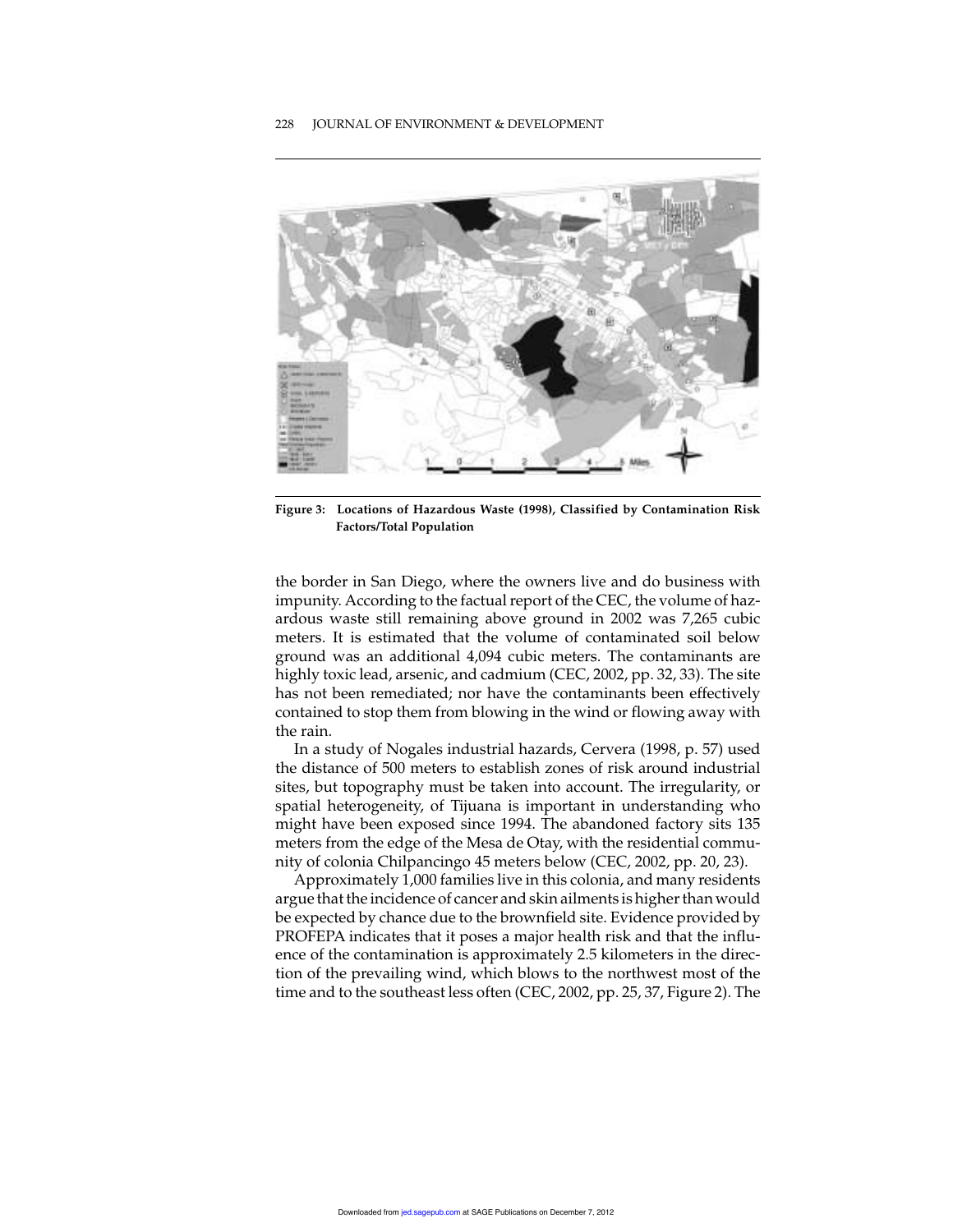area to the northwest contains other factories in which workers could be exposed, mobile food vendors who circulate through the industrial park several times a day, and the residential community of Nueva Tijuana just beyond. Colonia Chilpancingo lies to the southeast and is bordered on its south side by Alamar Creek.

Another study of blood levels in children has suggested that the wind may carry the pollutants to residential communities to the northeast. Colonia Chilpancingo is located in the Cañon del Padre, a large ravine adjacent to the southern edge of the Mesa de Otay, with the Alamar, which flows from Tecate into the Tijuana River, at the bottom of it. Metales y Derivados had been identified as a potential polluter of the Alamar in 1992 and, earlier in 1987, had removed piles of lead oxide and lead slag it had dumped into the creek (CEC, 2002, p. 36). The fact that these very risky hazardous wastes have sat, mostly unconfined, on the top of a mesa adjacent to residential neighborhoods for 8 years (at the time of writing) is an indicator of the failure of mechanisms set up to regulate the management of industrial hazardous waste.

Returning to the analysis of data on legally reported hazardous waste generated in 1998, Parque Industrial Pacifico is found to be the location of the second largest cluster, with 15% of the total at the high- and veryhigh-risk levels. This industrial park is very close to highly populated residential areas, and some people live within a few hundred feet of plants in the park. Figure 3 indicates Parque Industrial Pacifico with diagonal bars in the center of the map, with the adjacent colonias to the east, Camino Verde, Ampliacion Camino Verde, and Anexa Sanchez Taboada, having the densest populations of the city's colonias, from 12,937 to 33,421 people each. Since the mid-1990s, when the census data illustrated in these maps were collected, housing has been built to the southwest of Parque Industrial Pacifico as well.

Other plants generating almost 29,000 kilograms of high- and veryhigh-risk hazardous waste are located right across the street from the state university of Baja California (horizontal bars illustrate where the university is in Figure 3), on the eastern edge of the Parque Internacional Tijuana. There was a great deal of opposition to building this industrial park right next to the university when it was developed, and the generation of high-risk hazardous waste on the side facing the school is cause for concern.

The so-called spine of Tijuana, the wide roads that parallel the canalized Tijuana River, contains two more very-high-risk hazardous waste generators, two high-risk generators, and several moderate- and minimal-risk generators. Figure 3 shows this area to be the least densely populated, with from 0 to 1,607 people living in the colonias and *fraccionamientos*. However, the plants generating hazardous waste there are adjacent to many stores and businesses frequented by shoppers and heavy traffic. If waste is dumped in this location, it is likely to end up in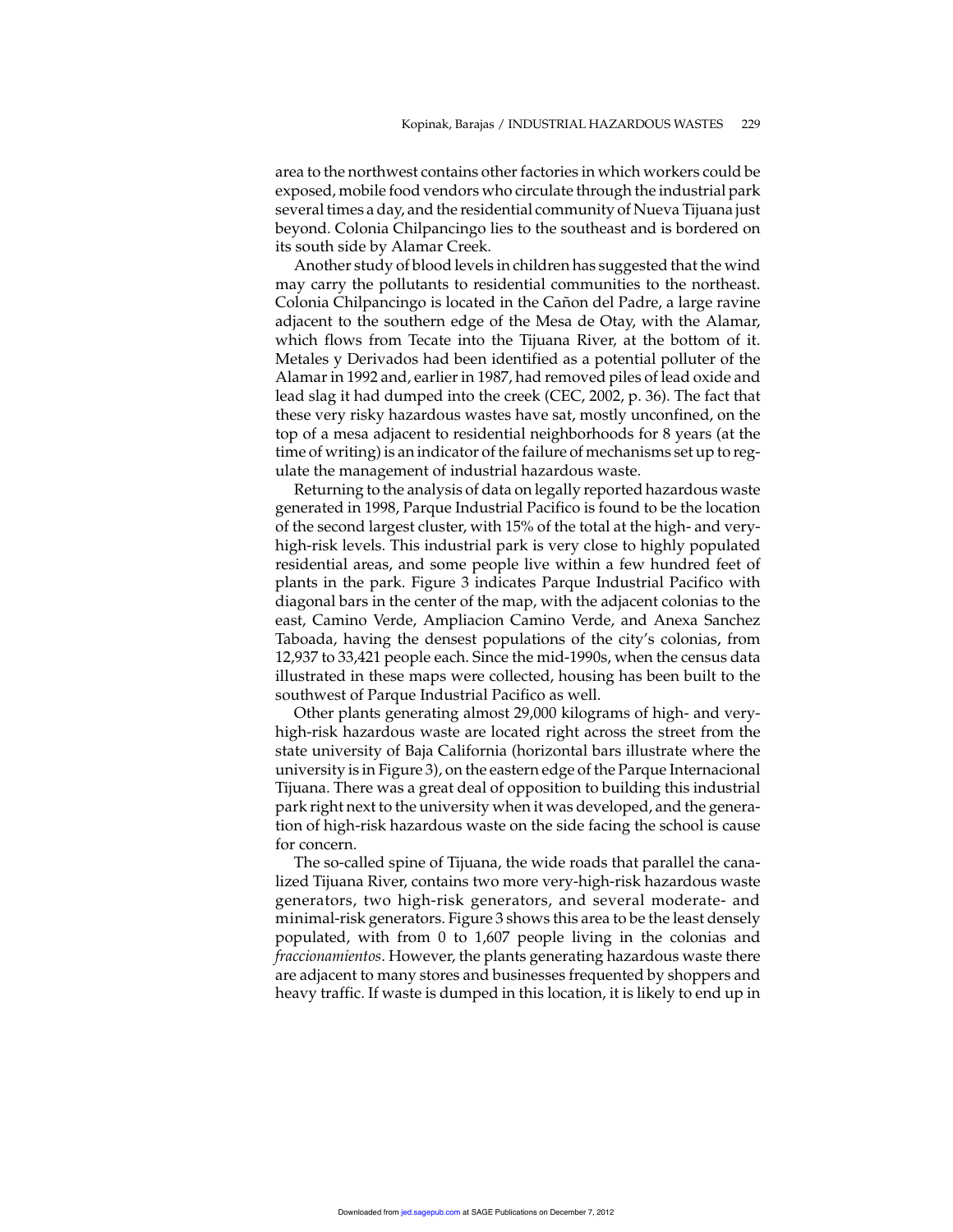the Tijuana River, which carries it across the border, where it settles in land on the U.S. side and drains into the Pacific Ocean.

What kinds of high and very high risks are posed by these hazardous waste generators? Among those coded as producing hazardous waste of very high risk, the Asian-origin maquiladoras tend to specialize in the making of plastic cabinets for electronic appliances, more than the U.S. origin plants in this same category. They produce far more liquid waste, sludge, and solids than U.S.-origin very-high-risk hazardous waste generators and about the same amount or less of solvents. Without adequate ventilation and the use of protective gloves and glasses in the workplace, short-term negative effects of working with such plastics include irritation of the eyes, nose, skin, and throat. Long-term effects include damage to the lungs and asthma, as well as cancer of the liver and lung.

There has been insufficient attention by researchers to the health impacts of maquiladora employment. However, a small but growing literature is beginning to address this issue (Cedillo, Harlow, Sánchez, & Sánchez, 1997). Almost all maquiladoras in Tijuana, and especially those in the electric and electronic sectors, use organic solvents and heavy metals. Organic solvents have negative effects on the nervous system, have carcinogenic effects, and can negatively affect the blood, liver, kidney, and cardiovascular systems. Exposure to heavy metals can lead to skin disorders, lung cancer, acute gastrointestinal symptoms, osteoporosis, respiratory disorders, and other problems. The degree of damage is dependent on the toxicity of a hazardous substance, the form and duration of exposure, and the dose and concentration to which one is exposed.

Other factors, such as diet, may influence how negatively one may be affected if exposed to hazardous materials. Those who are undernourished are more likely to suffer negative consequences. Carruthers (2000) administered dietary questionnaires and took blood samples from women maquiladora workers in Tijuana and Ensenada. The results indicate that more than half of the women studied did not consume sufficient foods with adequate nutritional value and that all women workers of childbearing age should be taking multivitamin and mineral supplements, as well as being encouraged to eat a wide variety of foods. The food choices of the women maquiladora workers studied were "severely constrained by poverty and by the fact that at least one meal a day is prepared for them at their place of employment" (Carruthers, 2000, p. 22).

It is disturbing to find that colonias with the highest concentrations of children younger than 14 years of age are located right next to the clusters of plants generating high- and very-high-risk hazardous wastes—to the south and west of Ciudad Industrial, below the Metales y Derivados site, and next to Parque Industrial Pacifico. Figure 4 shows that Ciudad Industrial and the abandoned Metales y Derivados site are ringed to the south and east by the highest concentrations of children younger than 14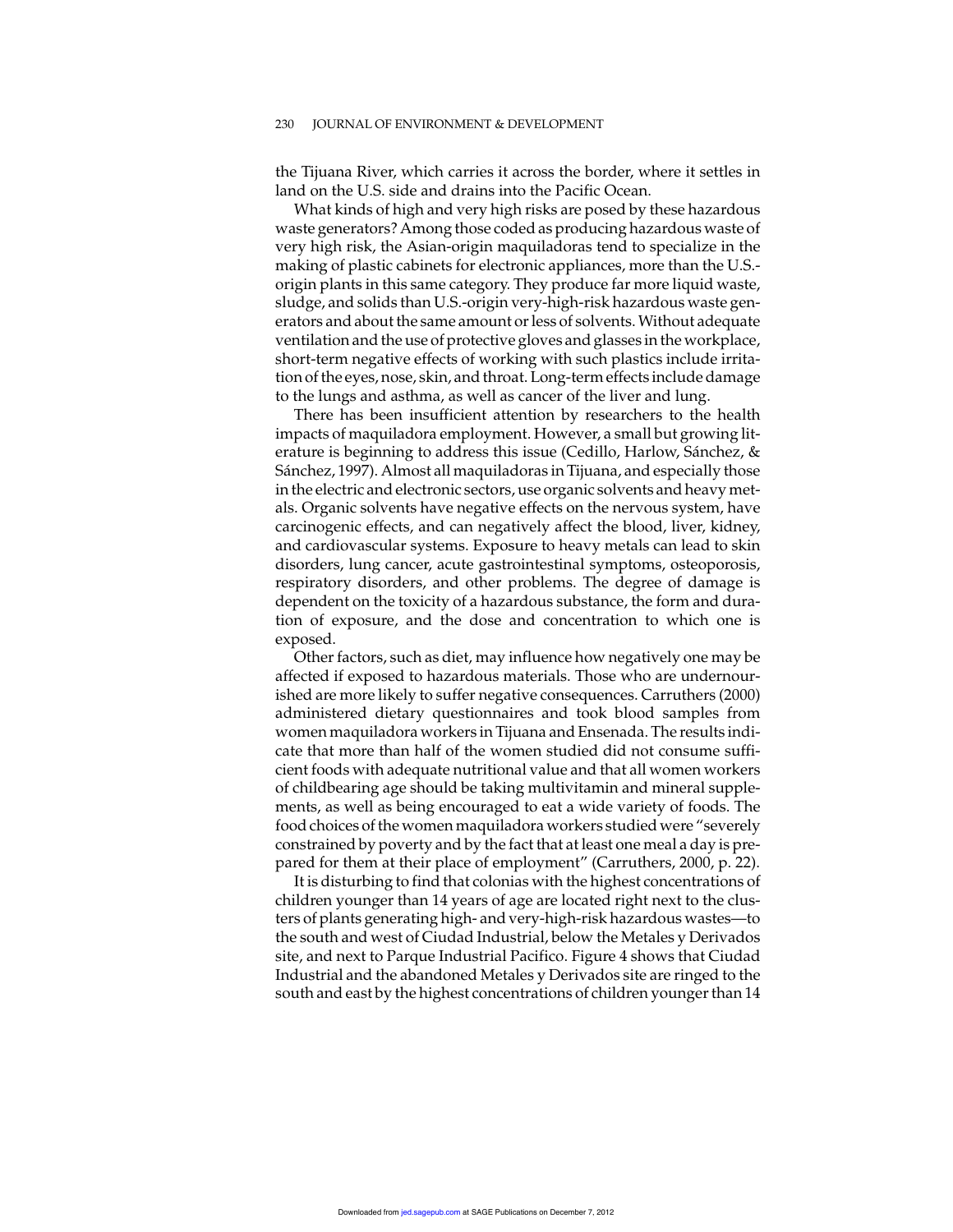

**Figure 4: Locations of Hazardous Waste (1998), Classified by Contamination Risk Factor w/0-14 Population**

in Tijuana, from 11,449 to 23,244 children per colonia. Figure 4 also shows that the colonias adjacent to the eastern and southern side of Parque Industrial Pacifico have the highest concentrations of children in the city. Children suffer a much higher risk than adults do when exposed to hazardous waste. They are negatively affected by exposure to smaller amounts, and exposure can have more permanent negative effects. Exposure to lead is particularly harmful, causing hyperactivity and mental retardation in children.

Researchers have been urged to not only "uncover where the people and hazards are located; [but] also provide a social and political context for environmental policy and environmental struggles" (Pellow, 2002, p. 13). In the remainder of this subsection, we interpret the above findings via a political economy of maquiladora growth in Tijuana. We show that only a partial explanation is afforded by the general arguments usually made about the chaotic result of the lack of regulation inherent in rapid industrialization and the less developed character of cities such as Tijuana. Particular individuals and occupational groups can also be understood as responsible for consciously planning and executing urban and industrial growth in a way that intentionally caused this proximity.

The Tijuana government began to regulate industrial location only in 1984 and has not always enforced zoning regulations that would maintain a greater distance between industrial plants and densely populated areas. Medina (1992) found that in the late 1980s, only one quarter of all manufacturers in Tijuana were located in areas officially zoned for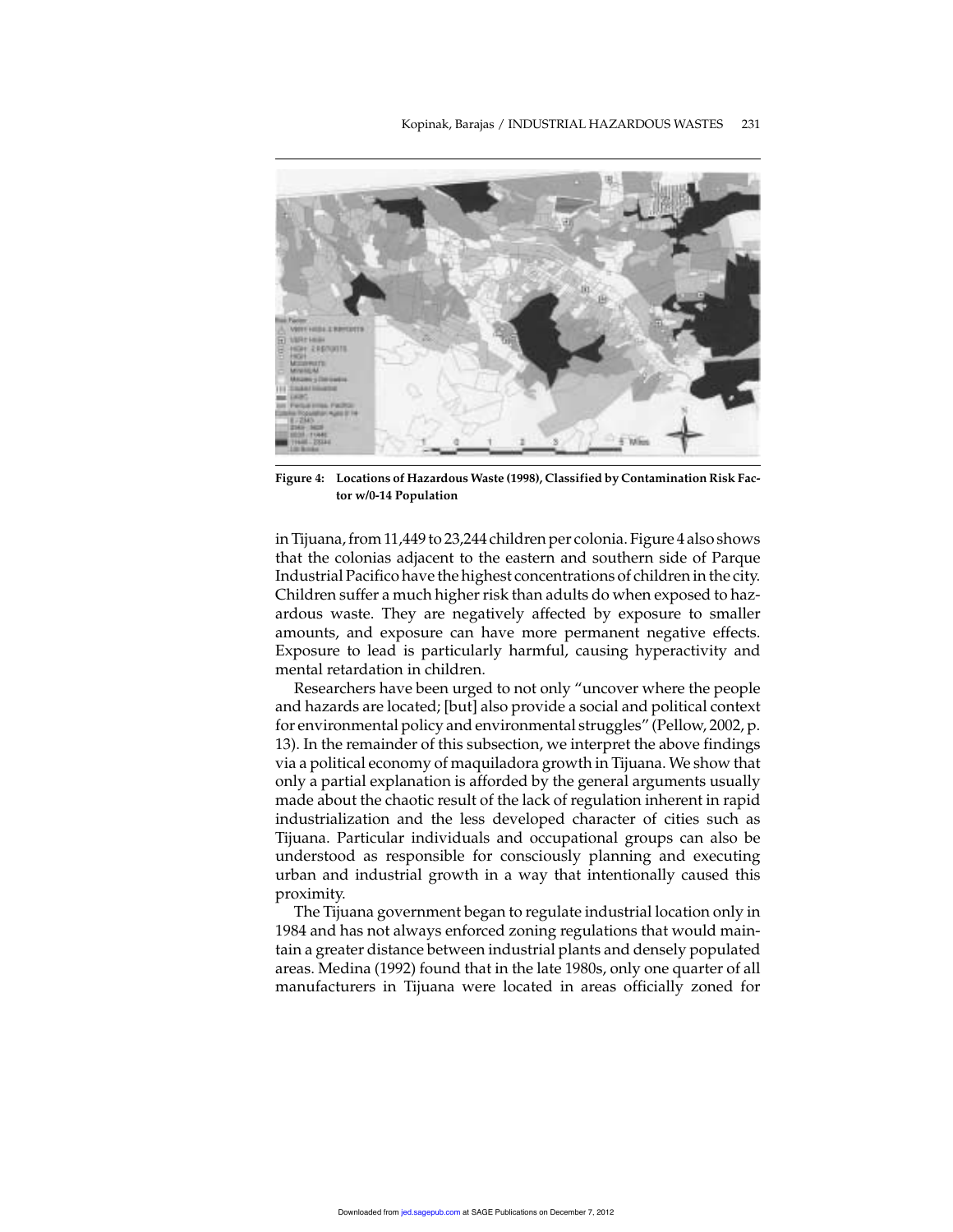industrial land use. Of the workers surveyed in the early 1990s, more than half (56.8%) worked in plants in industrial parks or centers. The remainder worked in plants located in areas where there are not necessarily great distances between factories and homes: 29% in *fraccionamientos*, or middle-class neighborhoods, and 13.6% in a *zona popular* (working-class neighborhood) or colonia.

Regulation of industrial land use by public authorities has improved somewhat. In Ensenada, in the last half of the 1990s, government authorities gave some export processors (i.e., maquilas, pitex, altex $^6$ ) commercial permits to locate warehouses. The company managers understood the permits to allow industrial land use and set up fully functioning assembly and manufacturing units in areas without adequate space for transport, security measures, fire protection, or evacuating workers quickly in case of emergency. At the end of the decade, authorities were pointing out that these firms did not have permission for industrial land use and asked them to relocate themselves to protect their employees and neighbors and to ensure the orderly growth of the city ("Industriales," 1999).

One of the reasons for the lack of regulation of industrial land use in the beginning of maquiladora growth in Tijuana, from 1966 to 1970, may have been the indifference of local authorities, who were more concerned with the traditional business and service economies. They tended to see the maquiladora program as imposed by the federal government from the center of the country. Individual firms established maquiladoras as cost-reduction centers, often housing their plants in old buildings that had previously served as barns or chicken coops (Quintero, 1997, p. 67). These were established in the delegación of La Mesa, on lowlying land, which had wells for irrigated farming until the mid-1950s, when water became scarce (see Figure 2). When maquiladoras later became more permanent, the first industrial parks arose around these pioneering plants, and local entrepreneurs became interested in investing.

Once industrial parks began to grow in the 1980s, local entrepreneurs became involved in land speculation, and it became public policy to include workers' housing in the plan for new parks such as Ciudad Industrial, which would contain plants built for industrial use (Negrete, 1988, p. 67). Alegría, Carrillo, and Alonso-Estrada (1997, pp. 197-199) have shown how the contemporary maquiladora boom is not without local roots, arguing that entrepreneurs in Mexico's northern border cities have imported commercial products from the United States since the

<sup>6.</sup> The pitex and altex programs are Mexican laws passed after maquiladora legislation was introduced in 1965, and they offer foreign companies many of the same advantages of the maquiladora legislation (i.e., tax exemption), in an attempt to attract more investment. Companies coming to Mexico under the pitex and altex legislation remain small in number and engage in similar activities as maquilas.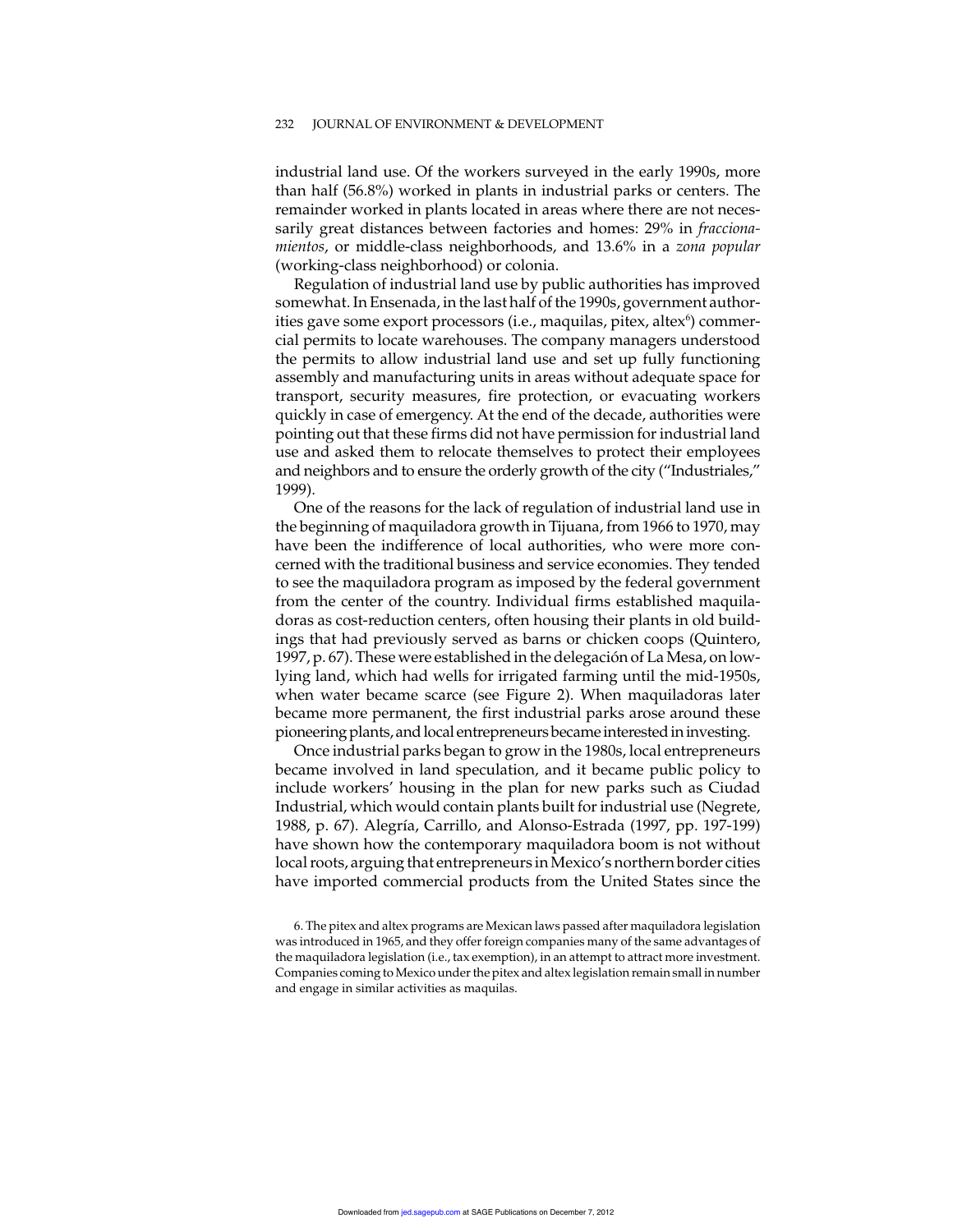1930s. They contributed to maquiladora growth by negotiating border development policy and transferring surpluses from one sector to another in their own investment portfolios.

It should be noted that whereas many of the older buildings housing maquiladoras in La Mesa that were not designed for industrial use would not withstand flooding or earthquakes, neither would many of the new ones especially designed for this purpose. Winckell et al. (2000, p. 41) said that the most recently constructed factories made of welded metal and held up by vertical posts are too light to withstand the considerable lateral forces an earthquake might present. Nor do they consider block walls or prefabricated structures to be sufficiently solid.

Land speculation also increased prices so that the best land, that which was stable, flat, and easily accessible, could be afforded only by maquiladora companies. It is especially desired by large companies that wish to minimize movement of supplies and products and be close to suppliers that they might require to locate within the same industrial park. Topography is especially important because the deep canyons make transportation and communication difficult.

Tijuana is also famous for its engineers, who have "endogenized" maquiladoras by convincing multinational corporations to bring more production and skilled jobs to the city (Contreras, Alonso-Estrada, & Kenney, 1997). A small group of male engineers, educated in the same local public schools, established themselves in a few plants in the early 1980s, before Tijuana maquiladoras boomed. These individuals constructed a social network, which they managed adroitly to encourage investment, selling multinational corporations an optimistic bill of goods about the stability of the Tijuana labor force, which they confidently argued they could deliver. In the early years of Tijuana's industrialization, they taught engineering classes in the Tecnológico (Technological Institute) and maintained close ties with other nearby public schools and many new educational institutions that trained maquiladora personnel. This small, tightly knit network participated in both education and maquiladora production, which resulted in the spatial relationship now observed between the educational and production systems, that is, the closeness of schools to important industrial zones, especially Ciudad Industrial. Hualde (in press) said that "this physical proximity helps in the daily interaction and mutual understanding of the individuals who participate in each one of the systems" (p. 136, authors' translation).

As Ruiz et al. (1998, p. 57) argued, there are many zones in Tijuana that suffer from a lack of services, weak infrastructure, multiple sources of contamination, and unstable topography, which predispose them to flooding and mudslides during heavy rain. Not only does dust blow and sludge flow down on the residential colonias from Ciudad Industrial, but the river itself carries wastes coming from other industries as far away as Tecate. There are three rivers in Ciudad Industrial/Nueva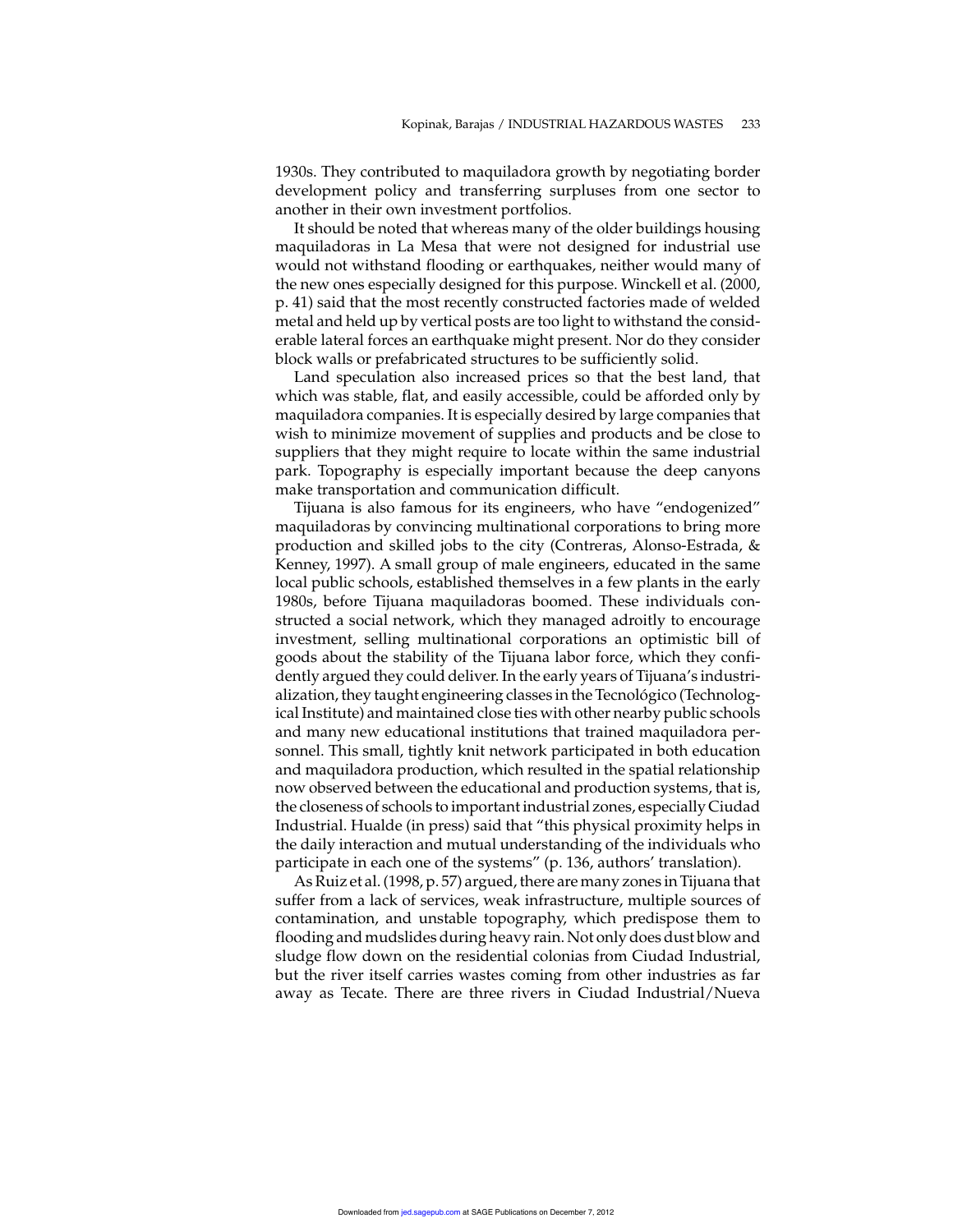Tijuana that flow into Alamar Creek (Negrete, 1988, p. 68). Many of the residential areas along the riverbank are irregular; that is, they have not been planned or serviced by the city administration. People have just moved in and constructed dwellings in many areas as well as this one, resulting in the fact that 45% of the state's housing is irregular ("45% de las viviendas en BC," 1999). During the heaviest 1998 rain, people living along some parts of the Alamar had to be moved to safer areas.

### **WORKERS' ROLE IN CREATING THE SPATIAL RELATIONSHIP BETWEEN HOME AND WORKPLACE**

Maquiladora employees made up a little more than 29% of the economically active population in the city in 1997. Maquiladora workers outnumber technicians and managers by about five to one. Research based on information from only the top 20% ignores an important part of the population influencing urban structure.

In fact, the majority of workers surveyed expressed a preference for living close to their workplace. When asked what they liked best about the location of their plant, more than half (56.3%) said its location close to their home, whereas only 3.2% said what they liked best was the plant's distance far from home. When asked why they had chosen to work where they did, workers responded that it was due to the plant location more than a fifth of the time (21.5%). This answer was a close second to work environment (22.8%) and more frequent than wages (15.7%), hours of work (12.8%), relatives working in same plant (7.7%), friends working in the same plant (6.9%), and bonuses (2.4%).

Women reported living close to work somewhat more often than men, with 52.5% of women being in the four closest categories, while 45.8% of men were, a difference of 6.4%. The gender gap widens a bit when we look only at heads of households, with women heads living in the four closest categories 50% of the time, and men heads 42.6%, a difference of 7.4%. Women said that what they liked best about their plant was its closeness to home 58.6% of the time, more often than men, at 53.3%, a difference of 5.3%. However, considering only those respondents who had one or more of their children living at home with them, the level of preference for living close to work falls greatly, even though the gender gap increases, with 38.7% of women, compared to 25.4% of men, answering that the best thing about the location of their plant was its closeness to home, a difference of 13.3%.

This decline in the level preferring to live close to work is due to the fact that most of the respondents without children were very young people who lived at home with their parents. Less than 5% of respondents reported studying at the same time as they worked, and these people were slightly less likely than expected to think the best thing about the location of their plant was its closeness to their home. Thus, the reason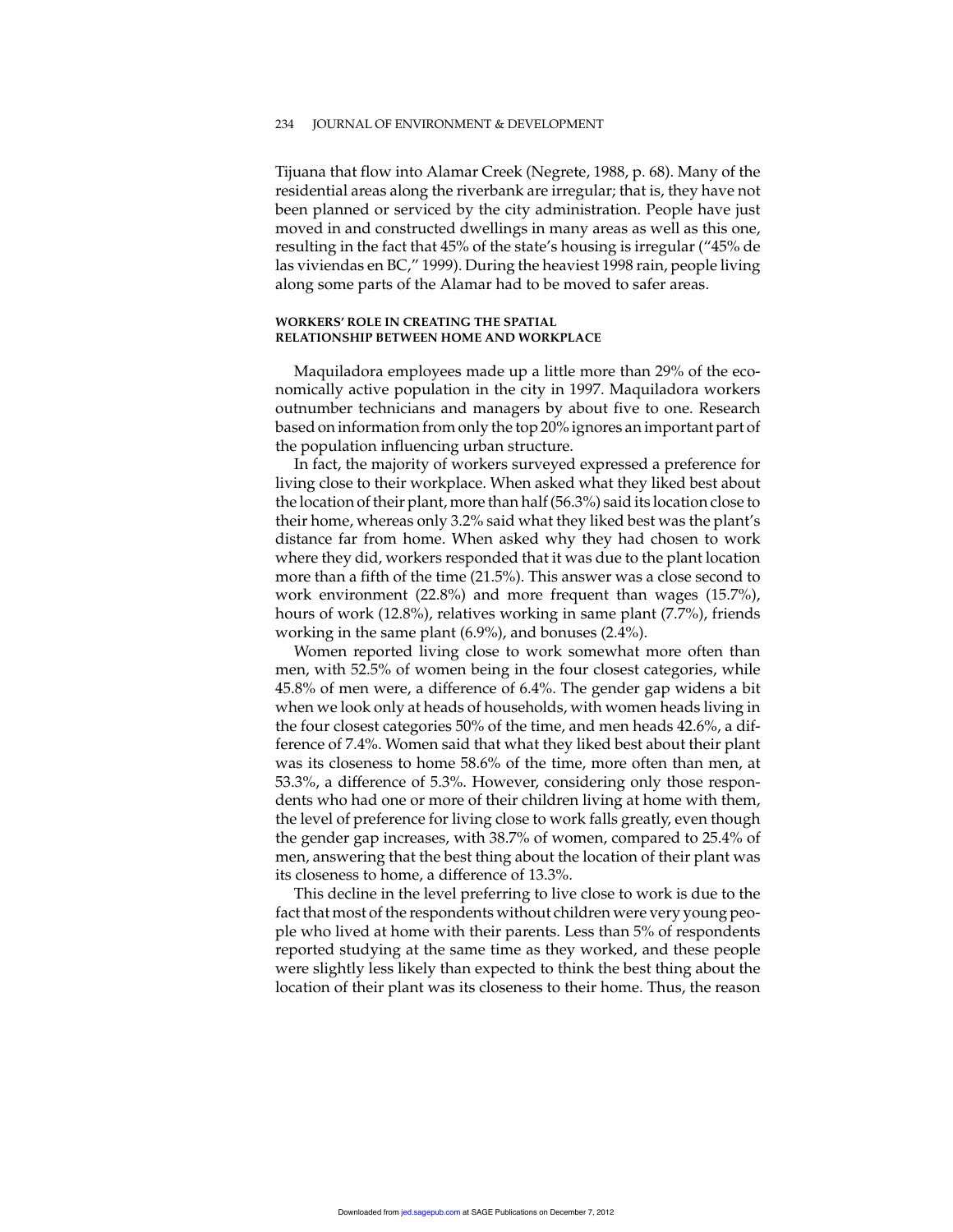for young workers without children's preferring to live close to their place of work does not have to do with the reasons schools were located close to plants generating hazardous waste, as Hualde (in press) has demonstrated is true for managers.

Gender alone accounts for a small difference in preferences for living close to work. However, it interacts with other variables such as a worker's relationship to the head of the household, whether the worker's children are present at home, and age in ways that support the argument that production in the workplace and reproduction in the home are linked.

Whether workers have family and friends in a city who might help with housing also depends on whether they have migrated and from where they have come. Almost a fifth (18.3%) of the sample had migrated from Mexican states that experienced deindustrialization and/or economic recession in the 1980s and had sent large numbers of their inhabitants elsewhere.<sup>7</sup> These people were overrepresented among those who lived in the same colonia as their plant, making up 48.3% of all those who lived there, which is the closest category. Interestingly, they were somewhat underrepresented among those who said the best thing they liked about the location of their plant was its location close to home.

New migrants to Tijuana are less settled and probably have less choice about where to live. They may be living in the closest area to the workplace because getting a job and finding a place to live are the first two priorities of newcomers. This is supported by the finding that those who had lived at their current address for the shortest time tended to live closer to the workplace. Workers with 1 year or less at their current address lived in the three closest categories of the variable measuring distance between home and work 37% of the time, whereas the proportion for those who had lived where they did for up to 5 years was 25.2%, and for those with 5 to 10 years' tenure at their current address, it was 19%. Of those who had lived at their current address for more than 10 years, 41.9% lived farthest from work, outside of the delegación where their plant was located and far away via transportation routes.

Respondents with better jobs tended to be overrepresented among those living farthest away from their plants. Almost a third of all workers lived in the farthest category, in a different delegación than their plant and far away considering transportation routes. Although good jobs were not held by many respondents, because this was a random sample of workers and not technicians or administrators, those who worked in more desirable jobs such as the warehouse, quality control, design, tagging, and computer testing lived farthest away approximately two thirds of the time or more.

7. These are people from central Mexico, the states of Aguascalientes, Guanajuato, Hidalgo, Mexico, Morelos, Queretaro, and the Distrito Federal.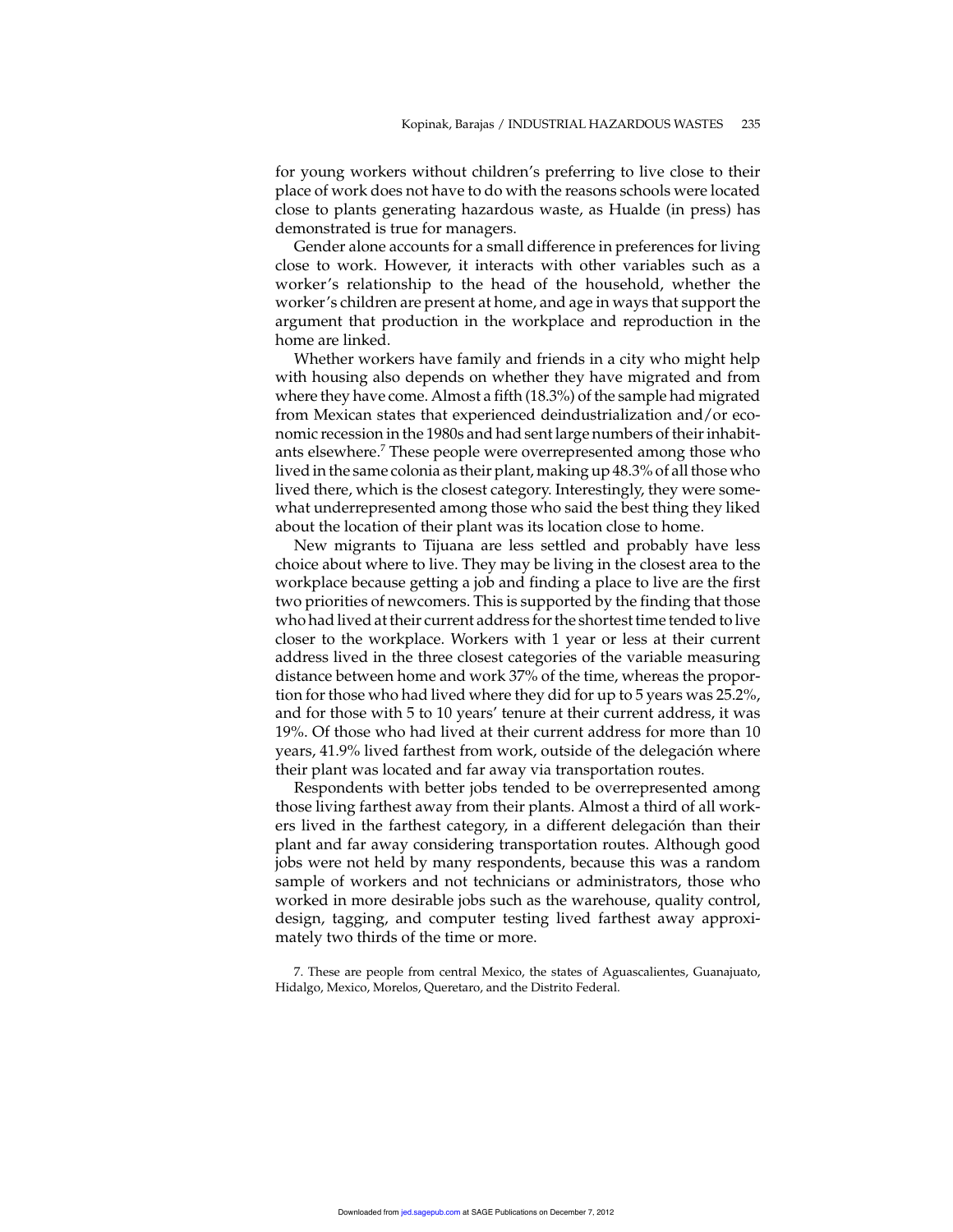When asked about the most important working conditions, respondents ranked wages as most important (34.4%), health and safety second (18.5%), company transportation third (12.5%), credit for housing fourth (11.7%), company cafeteria fifth (9.6%), and promotions sixth (9.0%). The value of credit for housing was sensitive to how far away workers lived, with those living farthest away from their place of work naming this as the most important working condition 46.3% of the time. Only 3.8% of those living in the same colonia as their plant named credit for housing the most important working condition. Those who live closer to their plant may rent more often than expected because the value of land near plants is very high and may not be affordable for workers even if they have credit to buy housing. Those living farthest away must consider that there is more possibility of investing in their own home.

These findings from the survey of workers suggest that although the majority of workers prefer their workplace to be close to their home, the perception of how close is comfortable may vary. The fact that more established workers (i.e., those who had lived at their current address the longest and those with better jobs) lived farther away indicates that when workers have resources and stability, they choose to be farther away. On the other hand, those less advantaged, such as migrants from areas of the country with high unemployment, may live close to their workplace because they have few other options when they are newcomers.

In maquiladora centers at Mexico's northern border such as Tijuana, there has been rapid urban expansion, usually before services are installed. However, industrial parks are often better serviced than other areas of the city to encourage investment. Workers living close to work may be able to take advantage of such services. Those who lived closer to work had better infrastructure. More than half (53%) of the entire sample said they had running water at home, but three quarters (75%) of those living in the two categories closest to their plant said they had water at home. Only 39.5% of the sample reported having their houses connected to sewers, whereas 54.1% of those living in the two categories closest to work lived in houses connected to sewers. There was also a greater proportion of those who lived in the three closest categories to their plant (70.9%) who said they have public telephones in the colonia where they lived, compared to the sample as a whole (59.9%). The consistency of the direction of these findings indicates that in developing societies with insufficient infrastructure, there may be some advantages to living close to work.

We turn now to the social and political context to interpret these findings. Surveys are snapshots of reality at one point in time, and it is advisable to qualify their results with other evidence to understand why workers might prefer to live close to their workplace and why there are high concentrations of children younger than 14 years of age near the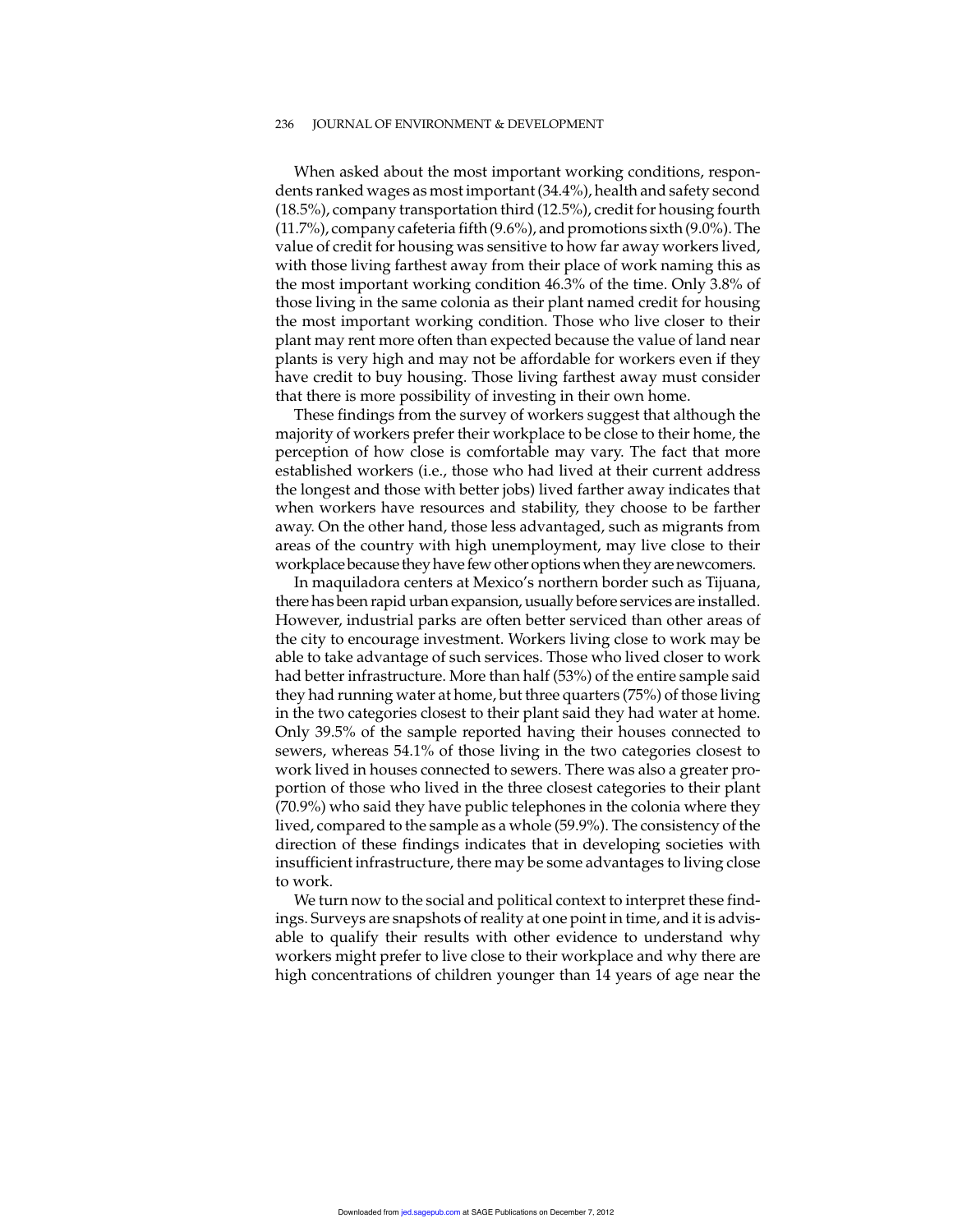highest risk hazardous waste, especially those around Ciudad Industrial and the former plant of Metales y Derivados.

We point to the fact that maquiladoras pay low wages, even though the cost of living is high in Tijuana. Because the average maquila wage in Tijuana is lower than that of the region, maquiladora workers are more likely than those in other sectors, such as services and business, to be classified as moderately and extremely poor (Palomares León, 1996). Many workers cannot afford to buy or rent housing for their families and so have illegally invaded lands that have no services. Even when they can afford to rent or buy housing, there is not sufficient available. In 2000, it was estimated that Tijuana needed 11,360 lots and 33,870 houses to meet demand in that year (Guzmán, 2000). Local governments receive very little from taxation and thus have few resources to invest in infrastructure. Those with the fewest resources end up on the poorest land. This means that the most available and affordable place to live for many maquila workers, especially those who have moved to Tijuana recently, is often below the mesas on which the industrial parks are built or on the slopes of the mesas.

When asked why people live so close to the contaminated Metales y Derivados site, Connie Garcia of the Environmental Health Coalition, a nongovernmental organization affiliated with the community group in colonia Chilpancingo, which is actively organizing to try get the brownfield site cleaned up, said that

the most transient workers live closest to the river because this land is free. As newly arrived migrants, they don't have any money. They have a lot of children. They locate near the river even though there is a government sign saying that this is not a safe place to live due to flooding. This is not a natural river but infrastructure built by the city. It is called Canal Street and is an artificially built stream that comes down from the mesa from Metales. They think it is industrial waste because it smells like it is. It runs even when there's no rain, and as soon as there is a drop of rain, it gushes, leading local people to believe that industries are always dumping a little bit of industrial waste into it and that as soon as it rains, they dump a whole lot more in. The amount of water flowing is not proportionate to the amount of rain that falls. The municipal government is paving and channeling it so it won't run into their homes any more. There are about 80 families living here, and they have dug wells themselves, about 15 to 20 feet deep, even though the water is contaminated. Whenever it rains, someone stays awake all night on guard to warn of floods, so the water doesn't come into their houses. (C. Garcia & A. Simpson, personal communication, February  $22, 2002$ <sup>8</sup>

8. The Colectivo Chilpancingo Pro Justicia Ambiental is an affiliate of the Environmental Health Coalition.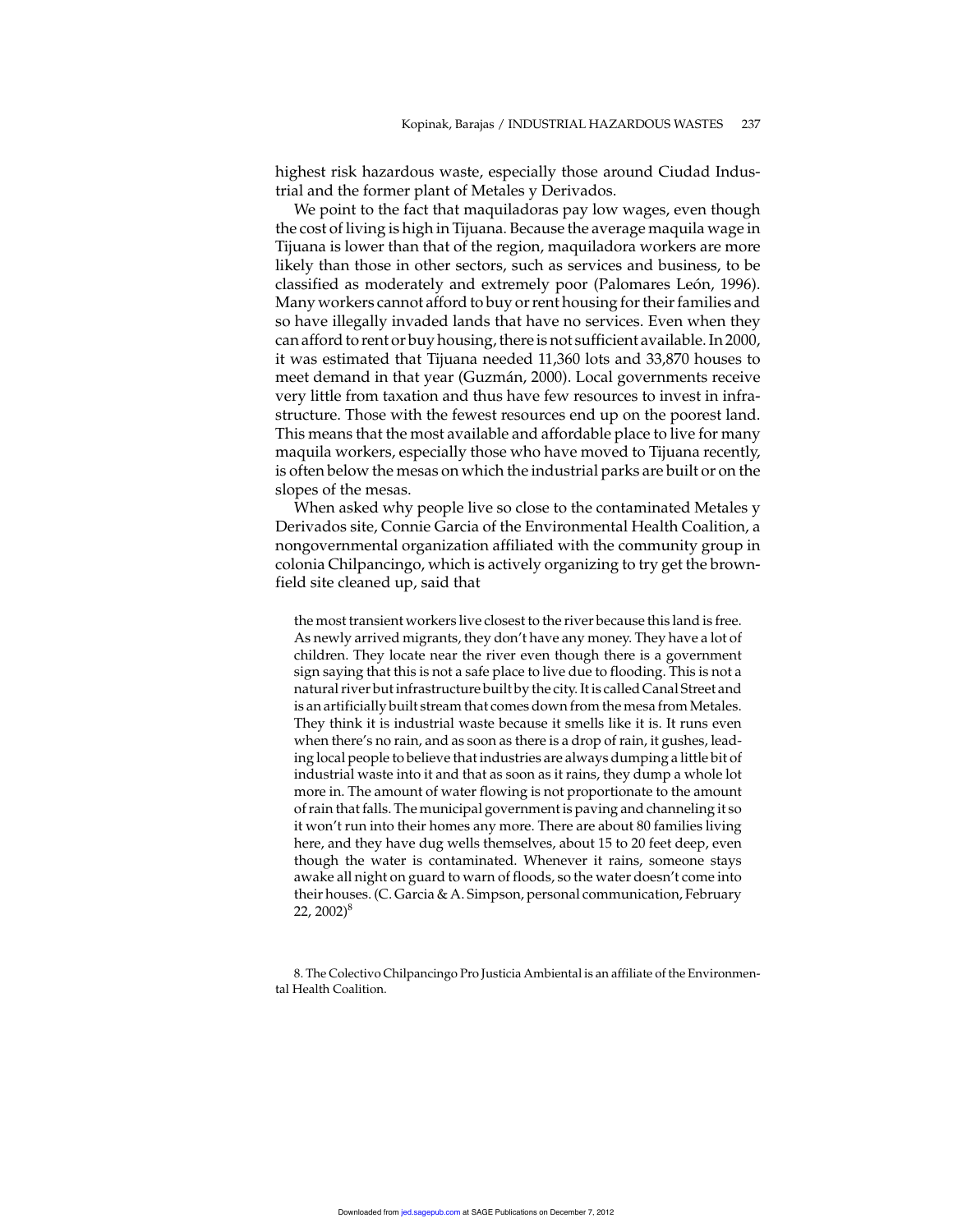Workers may also prefer to live close to their workplace to save money on transportation. When looking up from colonia Chilpancingo to the top of the mesa where the Metales y Derivados site is located, footpaths can be seen cutting across the slope, which are used by Chilpancingo residents to walk to work daily, passing by the brownfield site. In response to community protests, PROFEPA put a 2-meter-high chain link fence around the Metales site in May 2002 to prevent people from cutting through the abandoned plant and to prevent the homeless from camping there. Unfortunately, the fence is not effective in confining the contaminants.

Maquiladora plants prefer to hire workers who are relatively young and thus likely to be in the period of their lives when they are raising children. In the past, Tijuana maquiladoras hired people between the ages of 16 and 28 years. However, with the greater availability of workers due to downsizing and plant closures resulting from the U.S. recession starting in 2000, they can now be more selective. Many now advertise for workers who are younger than 28 years.

During the floods of 1998, the government relocated many of the people whose housing was threatened by the rains caused by El Niño. Since then, some have moved back to the area because their relatives live nearby. The community of people who live in colonia Chilpancingo at the bottom of the mesa predated the arrival of industries and the building of the industrial park Ciudad Industrial. The members of the Colectivo Chilpancingo Pro Justicia Ambiental, who have organized to protect themselves from contamination such as that coming from Metales y Derivados, argue that they have a right to a clean and healthy environment. Many of them recall that within their own lifetimes Alamar Creek was clean enough to swim in. They do not oppose industrialization but insist that industry be clean.

Another reason for the proximity of workers' homes to plants is the fact that workers often do not understand the risks involved. One nongovernmental organization that is educating maquiladora workers is Factor X/Casa de la Mujer. They conducted their first 14-week course in Tijuana on occupational health, labor rights, and gender in 1998. The course put information about workplace toxins into the hands of women workers and trained them as *promotoras* to educate and organize others. By 2002, their courses had expanded, with women coming to Tijuana from several Mexican cities to learn how to be promotoras. The following dialogue, quoted from the transcription of the first course (from the seventh session of the course Training on Health and Safety at Work, which focused on hazards in the workplace, July 18, 1998, Tijuana), illustrates how important such education is, even if the worker lives far away from the workplace. It also gives us a concrete example of how workers' simultaneous production of commodities and their reproduction of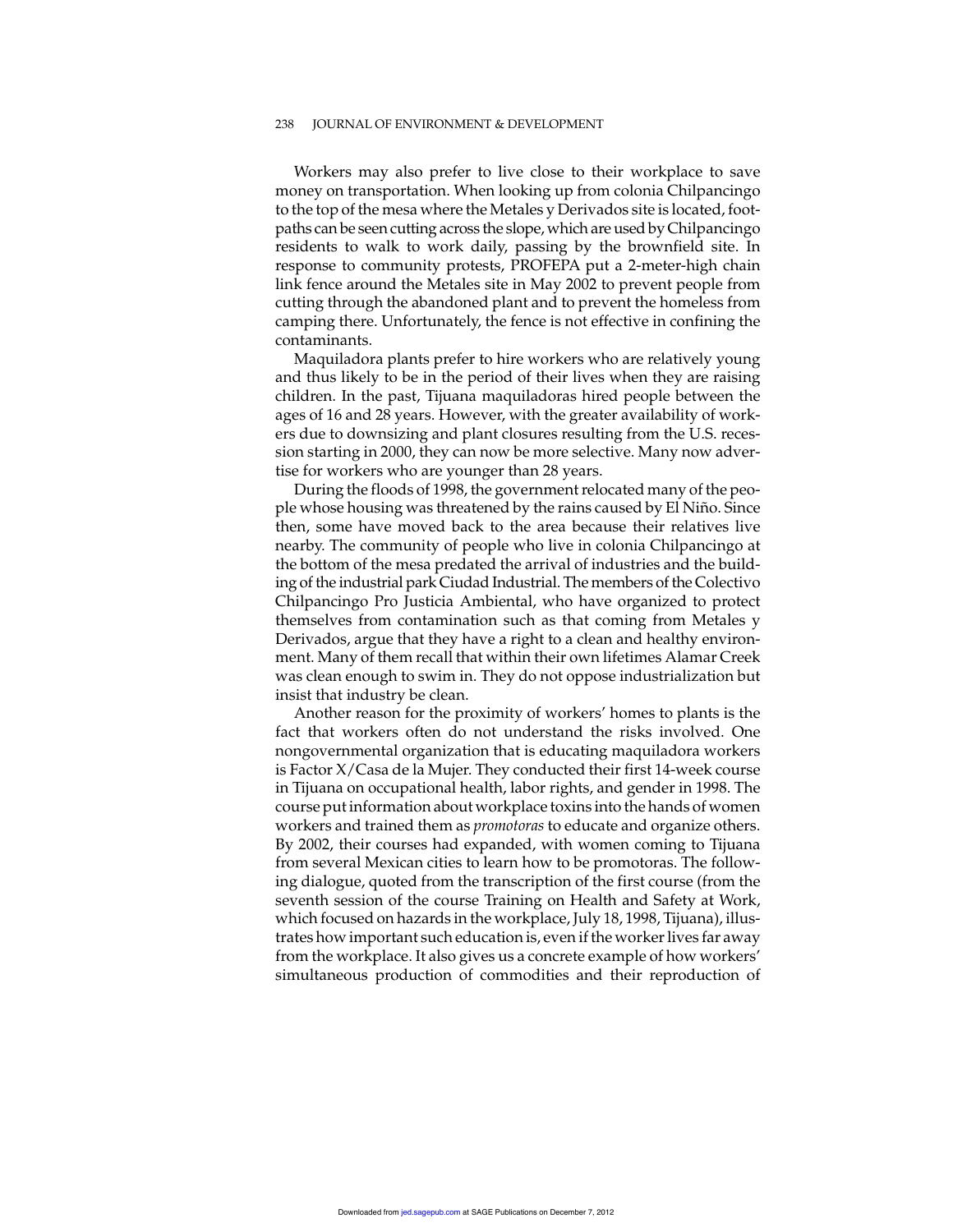their own labor power, referred to in Burawoy's (1985) quotation above, may put them in a very risky situation.

- Student: On the assembly line, at [Company X], where I was working, a very strong contaminant was used and they gave everybody laundered clothing. Everything had to be sterile. But some women working there didn't leave their clothes at work—we were supposed to leave them there because of the contamination. I told them that the toxics got into the cloth and that they were taking it home with them, but they said they preferred to wash their clothes themselves because that uniform that they had been given was new.... Most of us are ignorant and don't understand the safety rules or any of that, because they were saying, "No, it's that it's my uniform, they gave it to me," although it began to seem strange to them because the company even had washing machines to wash them.
- Instructor: Why did we say that it was important that the uniform should be left there after being taken off?
- Student: So you don't bring the contamination home, where it could hurt you or your kids.
- Instructor: It is the company's responsibility to train workers so that they know why that clothing has to stay there and shouldn't be brought home, since people don't know why the clothing has to stay there and they take it home. It's clear that the company has the responsibility because people don't know. (authors' translation)

Finally, workers may prefer to live close to their workplace due to the long length of the working day, so that they can spend more time at home or elsewhere. The working week in Mexico is legally set at 48 hours, which was intended to be worked during a 6-day period. However, U.S. managers usually prefer to work a 5-day week instead. They do not work on Saturdays but have lengthened the workdays from Monday to Friday in Tijuana, Nogales, and other maquiladora centers (Kopinak, 1996, p. 137). Government authorities have permitted this practice, with the result that the working day is 9½ hours or more. Given the fact that public transportation in Tijuana is inadequate, workers may prefer to live close to work so as not to lengthen an already long working day.

# *Discussion*

The findings of this study indicate that whereas only a little more than a tenth of industrial hazardous waste has high or very high risks, it is generated in plants with the highest number of employees, putting large numbers of people in dangerous situations in the workplace. Moreover, these plants are clustered together adjacent to colonias with dense populations and the greatest concentrations of children younger than 14 years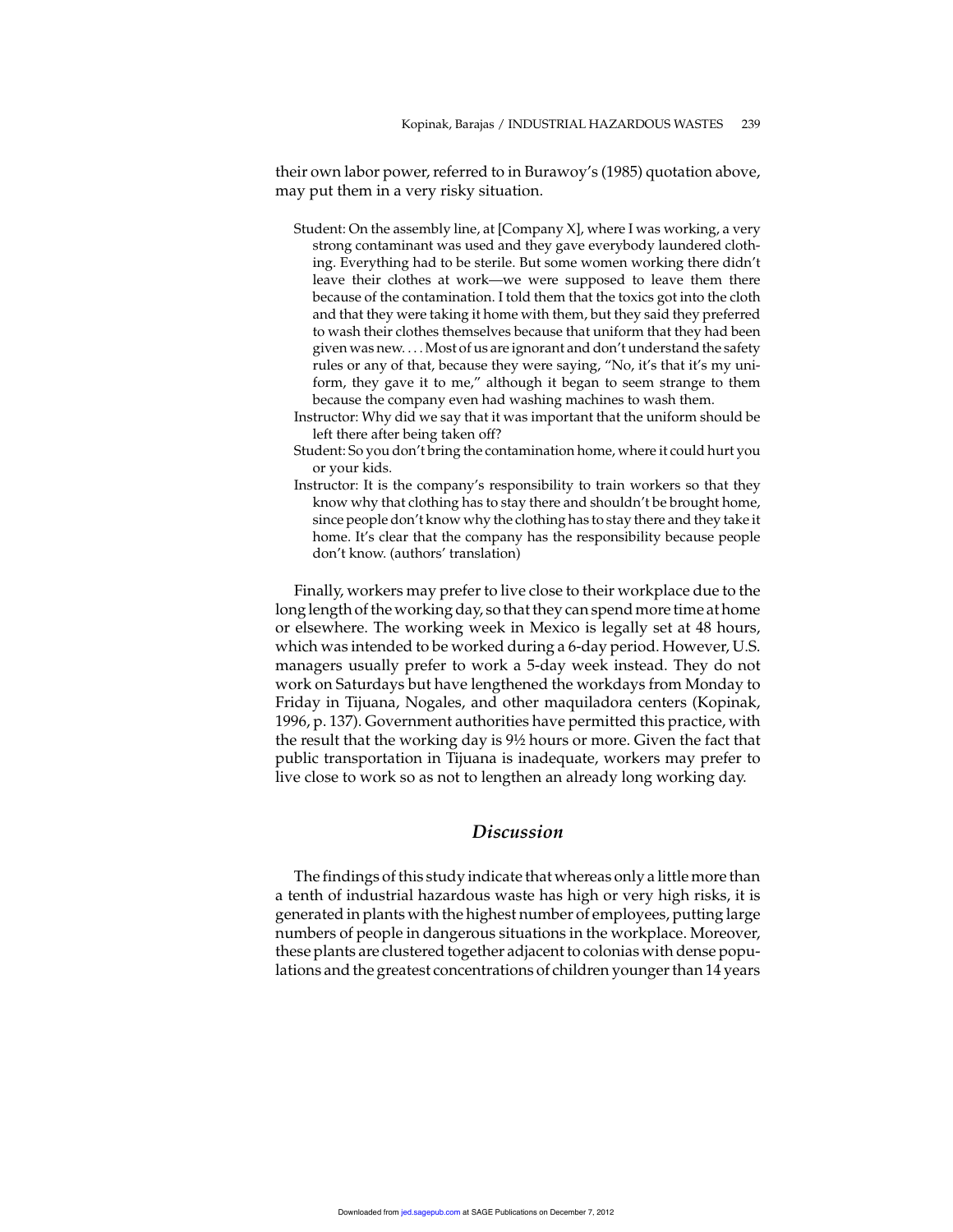of age in Tijuana. Although this situation is partly due to the failure to adequately regulate land use, there are also several groups of people who have actively constructed the situation.

Maquiladora managers find proximity to their workers convenient because it helps lower high rates of turnover among workers as well as tardiness and absenteeism. Engineers who also teach in technical schools have encouraged the proximity. Urban developers have designed the most modern industrial parks to ensure that the labor force is close by, placing housing next to industries. The majority of workers also say that the thing they like best about their workplace is that it is close to home.

However, when we analyze which workers live closest to work and their level of preference for doing so, the degree of closeness and support for proximity between home and work varies in interesting ways. Those who have better jobs and who have lived at their present address longer live the farthest away. It is migrants from economically depressed areas of Mexico who live closest, although they do not necessarily prefer to do so. Given the finding that the riskiest hazardous wastes are located adjacent to the areas with the highest concentrations of children younger than 14 years, it is noteworthy that workers who are parents with children living at home preferred living close to work much less often than the sample as a whole. Young and very young workers who live at home with their parents are the most enthusiastic about living close to work.

The social construction of this situation by several groups of people with different interests, including urban planners, plant managers, engineers, and maquiladora workers, is strong evidence against the idea that corporations or state agencies unilaterally impose hazards on a target population, what Pellow (2000) called a "perpetrator-victim scenario" (p. 97). The production of environmental inequality in developing areas such as northern Mexico is much more complicated. The industrially developed part of the country has historically been in the center, with the north only lightly populated until the maquiladora era. These industries were not at first taken very seriously by Mexican authorities, because they were seen as a temporary foreign enclave of the economy. In the 1970s, when community leaders began to realize the long-term character of export processing industries, and their capacity to enrich landowners and developers, the Mexican economy was entering a deep economic crisis, which would lead to increasing unemployment. By the end of the 1980s, the official discourse had changed to a valuation of maquiladora industries as a way of connecting the Mexican economy to external markets and bringing much needed jobs and modernization (Kopinak, 1996, pp. 7-18). This historical process contributed greatly to prioritizing foreign investment and the generation of jobs in official public policy while postponing attention to environmental impact.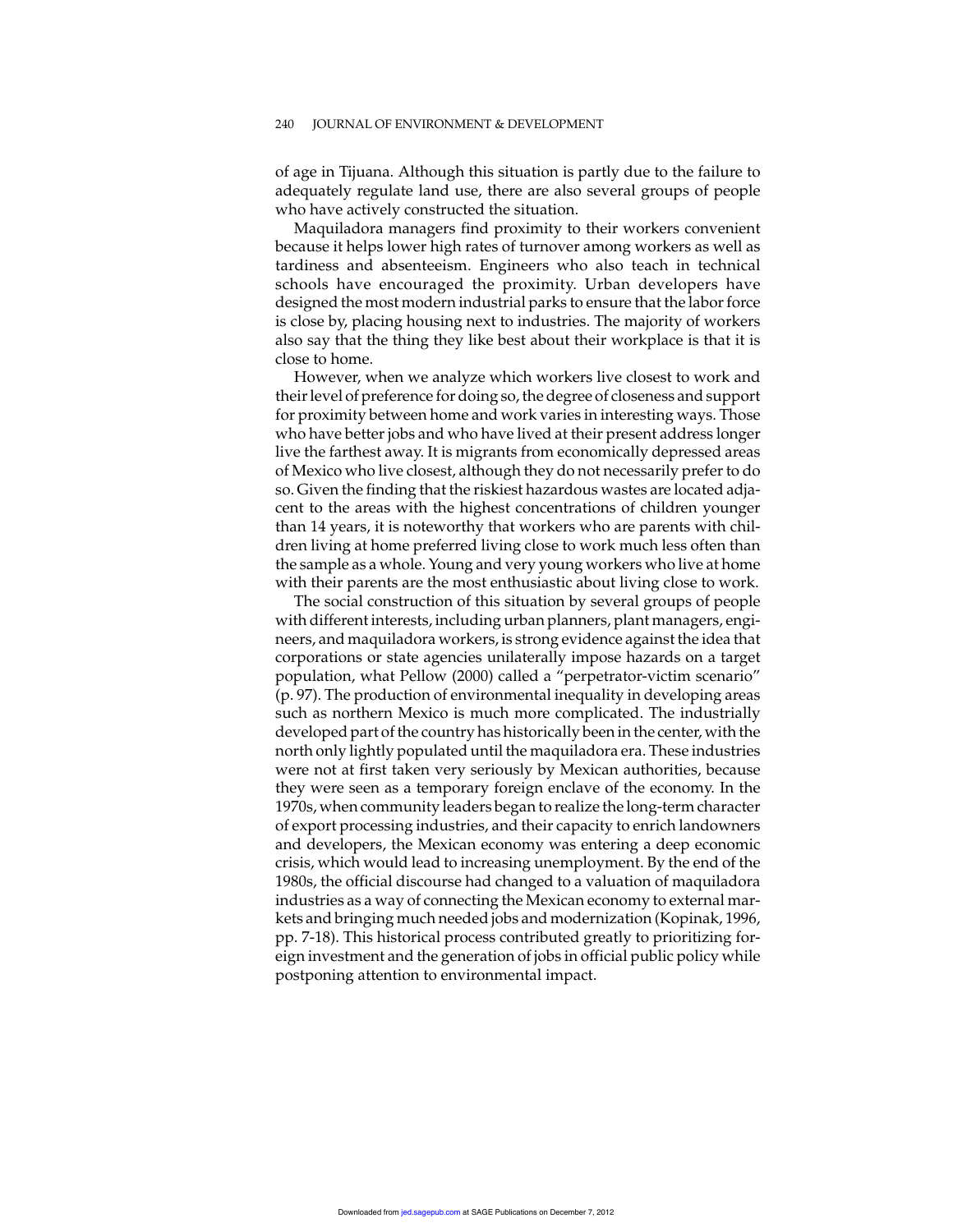Similarly, workers in the Mexican labor force have had to deal individually with unemployment by migrating to newly expanding cities and reestablishing themselves in different occupations, where they may not immediately be aware of the risks involved. Another way for families to cope with the decline of real wages is to send more young people into the labor force earlier, perhaps before they have had a chance to learn all they need to know about the workplace and labor process. When Mexican workers become aware, they have been ready to organize in nongovernmental organizations such as Factor X/Casa de la Mujer and the Colectivo Chilpancingo Pro Justicia Ambiental. In fact, the Mexican environmental movement grew stronger throughout the 1980s and the 1990s, and its active lobbying of government is responsible for important steps forward in environmental regulation (Cohen & Méndez, 2000).

A recent example of their efficacy was the reform of federal environmental law in December 2001, which provides for the construction of a pollutant release and transfer register (PRPT) in Mexico that is similar to those in Canada and the United States. Unlike our experience with the 1998 data collected from SEMARNAP, in which the agency assumed that a company did not generate any hazardous waste if it did not report it, "SEMARNAT must pull together an initial list of industries—to keep track of who is not reporting—and specify penalties for noncompliance" (Malkin, 2002).

Several Mexican nongovernmental organizations were crucial in getting this legislation through the Camera de Diputados, including Mexico Citizen Presence and the Cooperativa Ecologista de Jalisco. Nauman (2002) said that "the executive branch basically abandoned its bills to Congress without backing them up with adequate lobbying muscle. Had it not been for organized civil society lobbying, the mandatory emissions reporting reform to the LGEEPA would not have passed." These nongovernmental organizations will have to play an active role in implementing the legislation because policy makers are still deciding who must report, which chemicals, at what levels of concentration, and how to measure pollutants. The Colectivo Ecologista de Jalisco has already been training industry representatives in toxic methods reporting.

Baja California also reformed its state-level environmental legislation in 2001, called the Ley de Protección al Ambiente Para el Estado de Baja California. Article 38 states that

when considering which areas are appropriate for industrial use next to residential areas, only the promotion of low-impact and low-risk industries should be allowed, as well as those which have the best technology available, raw material that generates the least contamination, and they should also install and operate highly efficient systems of control. In the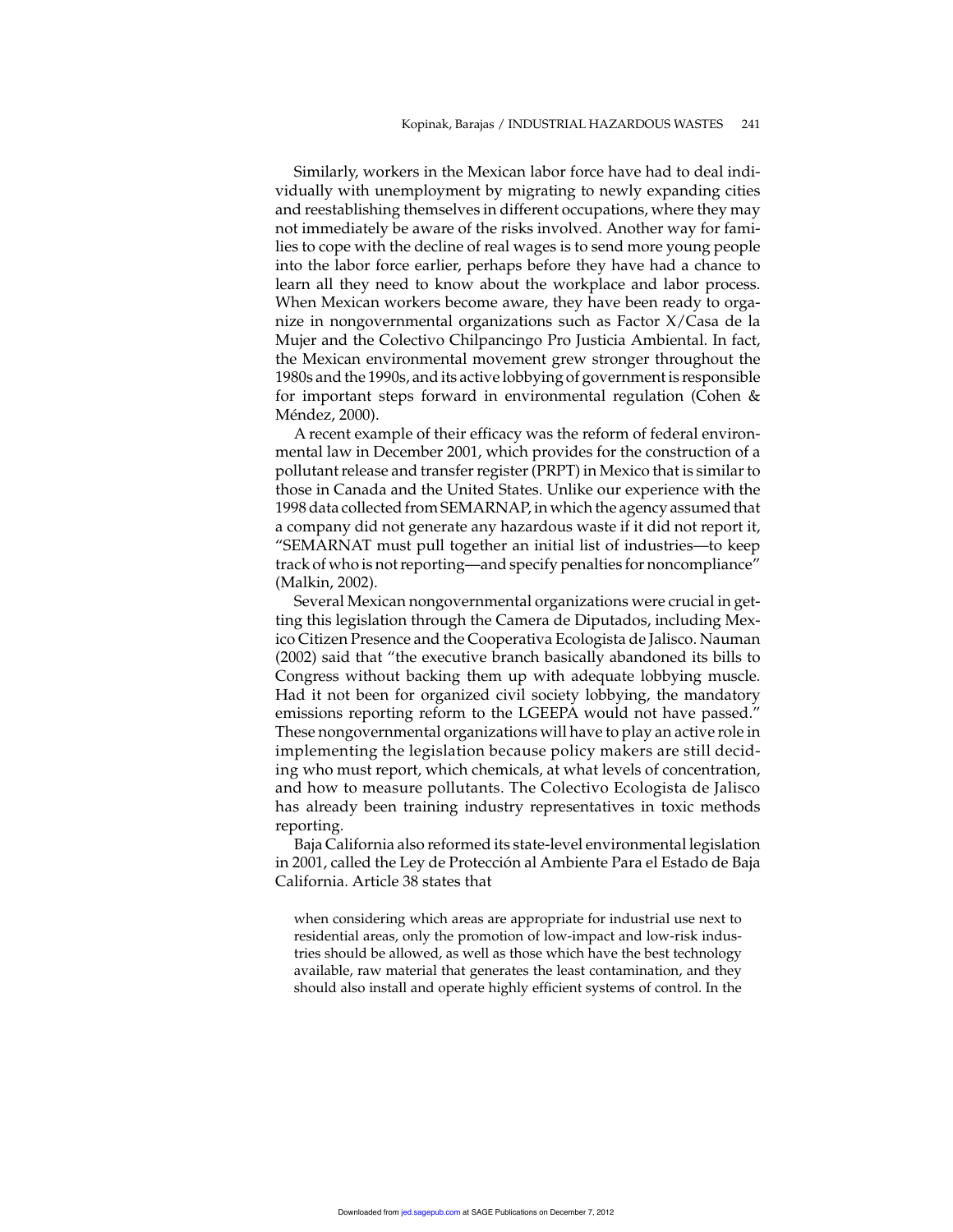determination of land use that defines urban development programs, topographical, climatological, and meteorological conditions will be considered to ensure the appropriate dispersion of contaminants. (authors' translation)

However, the implementation of this law will also require vigilance by civil society organizations because authorities have always been able to exercise their own prerogatives in the application of the law.

The Good Neighbor Environmental Board (2001, p. 43) has recommended that Mexican authorities be encouraged to revise hazardous waste laws to establish finite and enforceable time limits for storage at generator facilities, recycling facilities, and transport and treatment facilities. If hazardous waste could not be stored indefinitely, as is now the case, then there would be less present should an earthquake occur. This recommendation is important because the laws decreed by the Mexican federal government to regulate maquiladora industries have done exactly the opposite, allowing for longer stays of imported materials in the country. For example, in the 1989 maquiladora decree, Article 10 states that raw materials, pamphlets, and bins might stay in Mexico for no longer than 1 year. In the 1998 decree, Article 8 says these things can stay in the country for 18 months. The 2000 decree does not mention how long these things can stay in the country but specifies that other things such as tools and equipment can stay in the country for as long as the program goes on (Ricardo Santes-Álvarez, personal communication, June 20, 2002).

PROFEPA should increase its inspection rate, which we found to be 10% in 1998, to prevent plants from illegally dumping waste into the sewerage system or burying it. To do this, it will need more resources, particularly personnel. There is often inadequate follow-up by inspectors to ensure that companies found to be in violation carry out the necessary reparations. In 2002, PROFEPA's official director said that this agency, which is responsible for the enforcement of Mexican environmental law, had only 40 inspectors for the entire state of Baja California (Cárdenas, 2002). If we take into account only maquiladora and nonmaquiladora industries, of which the state has approximately 1,000, and assume a 5-day work week, each inspector would have to do a dozen inspections a day to cover just the industries. We argue that there must be more inspectors to ensure compliance with the law, but given the cutbacks in Mexican government budgets, an adequate number may not be hired soon. Given this lack of official vigilance, workers and the neighboring population need to be better educated so that unethical handlers of toxic materials cannot take advantage of them.

We support Durazo and García's (2000) suggestion of blood tests of adjacent populations, especially children and older students in the technical schools surrounding industrial parks where the riskiest hazardous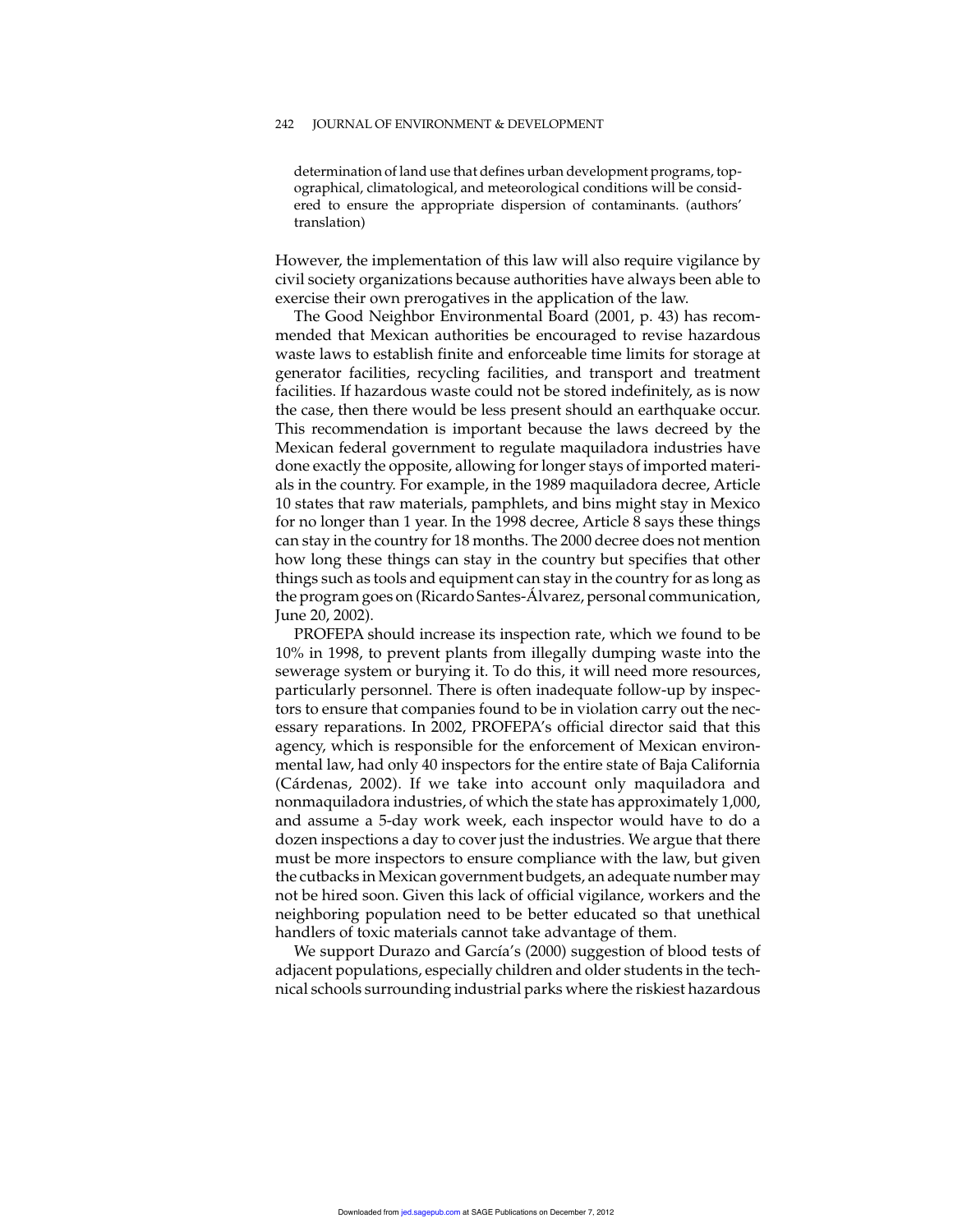wastes are located. We suggest that the engineers who were responsible for the proximity of schools to plants go further to help ensure the health of the skilled workers with whose education they are concerned and actively promote blood testing.

Asource of funds to help carry out such policies might be a tax on hazardous materials entering Mexico for use in maquilas because they are no longer as temporary as they were at the initiation of the maquila program in 1966. An institution assessing environmental concerns along the border has suggested that the duty-free classification of most hazardous materials imported into Mexico for use in maquila industries be reconsidered now that such industries appear to be more permanently established in Mexico (Good Neighbor Environmental Board, 2001, p. 41).

Without such changes, the border, which is so porous to business, will continue to be a shield behind which violators of environmental law can hide with impunity (CEC, 2002, p. 42). While industrialization develops via regional and global expansion and consolidation, the industrial hazardous wastes that are generated would tend to remain quite local. In his development of a global sociology of environmental change, Sklair (2000) argued that although globalization has prompted incredible growth via export-led development in areas such as the U.S.-Mexico border, it also contains two contradictions that threaten its persistence. The first is the fact that the number of the poor, many of them employed full-time, is rapidly increasing. As new immigrants, they are not politically integrated, and as low wage earners, they have little buying power. The second contradiction is that export-led development thrives in environmentally unsustainable conditions and may threaten the ecological survival of its host community. Sklair suggested that one resolution might be empowering the growing numbers of powerless and dispossessed, that is, those who work in export-producing industries, with greater knowledge about environmental hazards of the industries in which they work and promoting their more effective participation in community decision making. This strategy, which is currently being followed by the nongovernmental organizations discussed in this article, would allow maquiladora employees to make more informed decisions about where they might live and give them more leverage in community participation.

Researchers might assist by making more information available to the public. Much more specific measurements of the appropriate distance from home to work can be planned for the new data, which should be available at the beginning of 2004 and beyond, once the PRPT is implemented. By that time, the Environmental Protection Agency should also have updated its *Haztraks* database to go beyond 1999, which is where it currently ends. The research presented here is only a beginning. The geographic information system could be put to much greater use, illustrating what a safe buffer zone around the riskiest sites might be. More spe-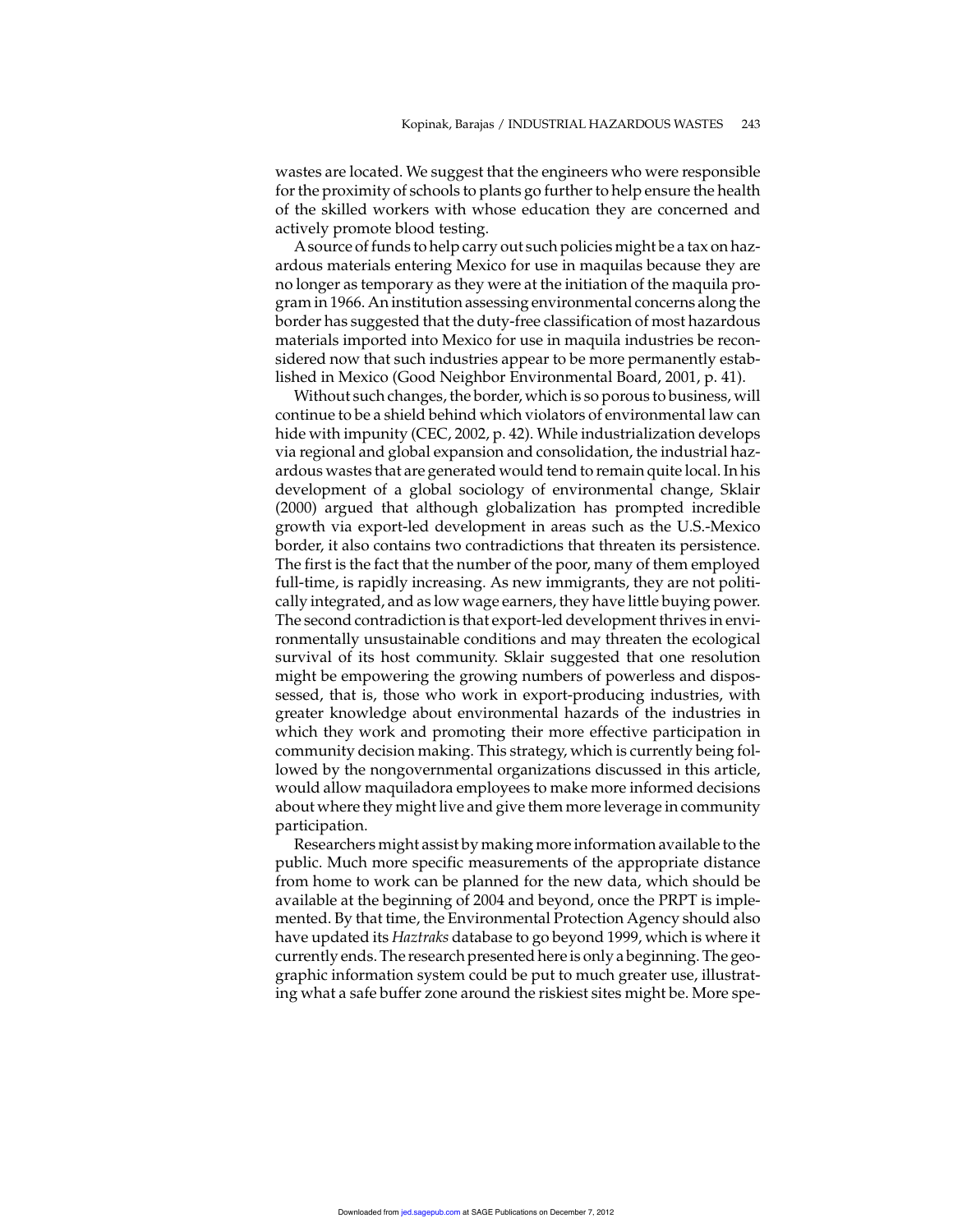cific measures of spatial relationships between home and work could be made, instead of the more general qualitative measure we constructed for this study. Having data available for several years would allow for a time series analysis, which would not only update the current findings but facilitate more active planning for the future. The best way of doing this would be to involve all stakeholder groups—local residents, maquiladora employees, nongovernmental organizations, and business and government.

*Manuscript submitted July 1, 2002; revised manuscript accepted for publication July 15, 2002.*

### *Acknowledgments*

The authors would like to thank Secretaría de Medio Ambiente, Recursos Natuales y Pesca (SEMARNAP) and the Environmental Protection Agency for access to much of the data for this study. We are grateful to Nora Bringas for her help with Figure 1 and for her valuable comments on a previous draft of this article. Mark Waggoner's geographic information system work for this article is much appreciated, as is the work of the Department of Geographic Information Systems at El Colegio de la Frontera Norte. Recognition is also due to Saúl Guzmán, who was instrumental in collecting data from SEMARNAP and in constructing the index of risk. We appreciate Raphael Vela and his coauthors' permission to reprint the map in Figure 2. The research for this study was funded by the Social Science and Humanities Research Council of Canada. Finally, support from the Center for U.S.-Mexican Studies was fundamental in the final writing and editing of this article.

# *References*

- Aguas residuales generadas por industrias, prioridad de PROFEPA. (1998, January 29). *El sol de Tijuana*, pp. A3, A6.
- Alegría, T., Carrillo, J., & Alonso-Estrada, J. (1997). Restructuring of production and territorial change. *CEPAL Review*, *61*, 187-205.
- Barajas, M. D. R., & Sotomayor, M. (1995). Rotación de personal en la industria maquiladora de Tijuana: Mujeres y condiciones de vida en Soledad González [Turnover of personnel in the maquiladora industry in Tijuana: Women and living conditions in Soledad Gonzalez]. In Olivia Ruiz, Laura Velasco & Ofelia Woo (eds.), *Mujeres, migración y maquila en la Frontera Norte* (pp. 189-213). Tijuana, Mexico: El Colegio de la Frontera Norte.
- Barry, T. (1994). *The challenge of cross-border environmentalism: The U.S.-Mexico case*. Albuquerque, NM: Resource Center Press.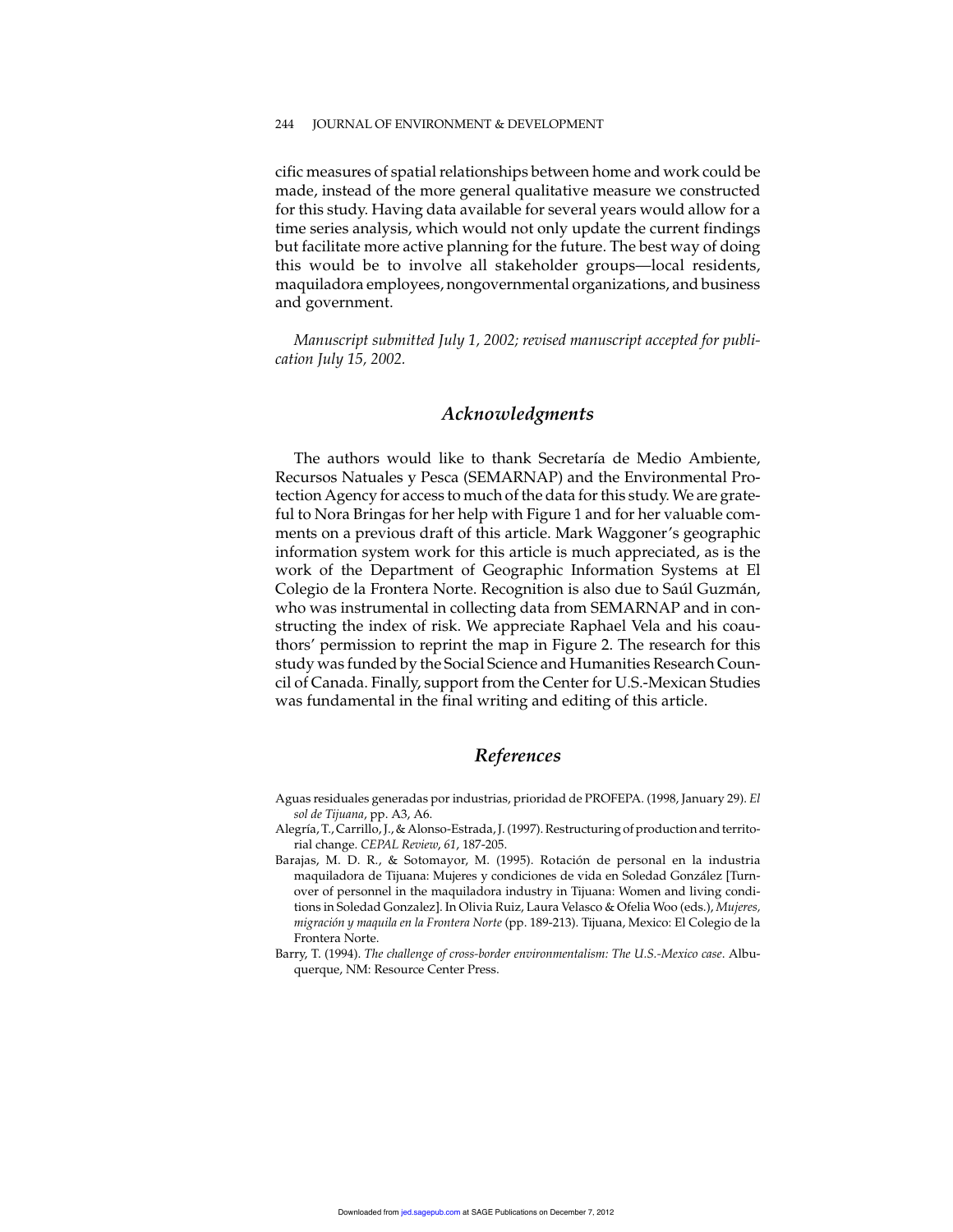- Burawoy, M. (1985). *The politics of production: Factory regimes under capitalism and socialism*. London: Verso.
- Cárdenas, L. A. A. (2002, March). Presentation at the San Diego Environmental Protection Agency Open House.
- Carruthers, J. (2000). *Dietary and red blood cell folate in women from urban-industrial areas of Baja California, Mexico*. Unpublished master's thesis, San Diego State University, CA.
- Carrillo, J., & Santibáñez, J. (1993). *Rotación de personal en las maquiladoras de exportación en Tijuana*. Tijuana, Mexico: Secretaría del Trabajo y Previsión Social y El Colegio de la Frontera Norte.
- Cedillo, L., Harlow, S., Sánchez, R., & Sánchez, D. (1997). Establishing priorities for occupational health research among women working in the maquiladora industry. *International Journal of Occupational and Environmental Health*, *3*, 221-230.
- Cervera, L. E. (1998). Problemática ambiental urbana en Nogales [Urban environmental problems in Nogales]. *Ciudades*, *38*, 55-64.
- Cohen, M., & Méndez, L. (2000). *Maquila y movimientos ambientalistas. Examen de un riesgo compartido*. Mexico City: Grupo Editorial Eón.
- Commission for Environmental Cooperation. (2002). *North American environmental law and policy series: Vol. 8. Metales y Derivados final factual record*. Montreal, Canada: Editions Yvon Blais.
- Contreras, O., Alonso-Estrada, J., & Kenney, M. (1997). Los gerentes de las maquiladoras como agentes de endogeneización de la industria [Maquiladora managers as agents of industrial endogenization]. *Comercio Exterior*, *47*(8), 670-679.
- Corliss, D. (2000). Regulating the border environment: Toxics, maquiladoras, and the public right to know. In L. A. Herzog (Ed.), *Shared space: Rethinking the U.S.-Mexico border environment* (pp. 295-312). La Jolla, CA: Center for U.S.-Mexican Studies, UCSD.
- Diario Oficial de la Federación. (1993, October 22). NOM-053-ECOL/93. Available from: www.semarnat.gob.mx/dgmic/rpaar/rp/definicion/definicion.shtml
- Diario Oficial de la Federación. (1994a). NOM-STPS-1994. Available from: http://uninet. mty.itesm.mx/legis-demo/indices/indstps.htm
- Diario Oficial de la Federación. (1994b). NOM-114-STPS/1994. Available from: http:// uninet.mty.itesm.mx/legis-demo/ indices/indstps.htm
- Durazo, L., & García, C. (2000). El derecho a la información ambiental sobre contaminantes [The right to environmental information about contaminants]. *El Bordo*, *5*(3), 44-68.
- 45% de las viviendas en BC están asentadas en areas irregulares. (1999, March 22). *El Mexicano*, p. 13A.
- Good Neighbor Environmental Board. (2001). *Fifth report of the Good Neighbor Environmental Board to the president and Congress of the United States*. San Diego: California Environmental Protection Agency.
- Guzmán, S. (2000). Los dilemas del desarrollo sustentable: Limitantes para alcanzar el desarrollo sustentable en Tijuana [The dilemmas of sustainable development: Factors limiting the achievement of sustainable development in Tijuana].*El Bordo*, *5*(3), 15-36.
- Hualde, A. (in press). Todos los rostros de la industrializacion [All sides of industrialization]. In M. de la O & C. Quintero (Coordinators), *Globalización, trabajo, y maquilas*(pp. 111-154). Mexico City: Fredrick Ebert.
- Industriales "engañados por autoridades." (1999, June 11). *El Mexicano*, p. 15D.
- Kopinak, K. (1996). *Desert capitalism: Maquiladoras in North America's Western industrial corridor*. Tucson: University of Arizona Press.
- Kopinak, K. (2002). Environmental implications of New Mexican industrial investment: The rise of Asian origin maquiladoras as generators of hazardous waste. *Asian Journal of Latin American Studies*, *15*(1), 91-120.
- Kopinak, K. (in press). Maquiladora industrialization of the Baja California Peninsula: The coexistence of thick and thin globalization with economic regionalism. *International Journal of Urban and Regional Research*.